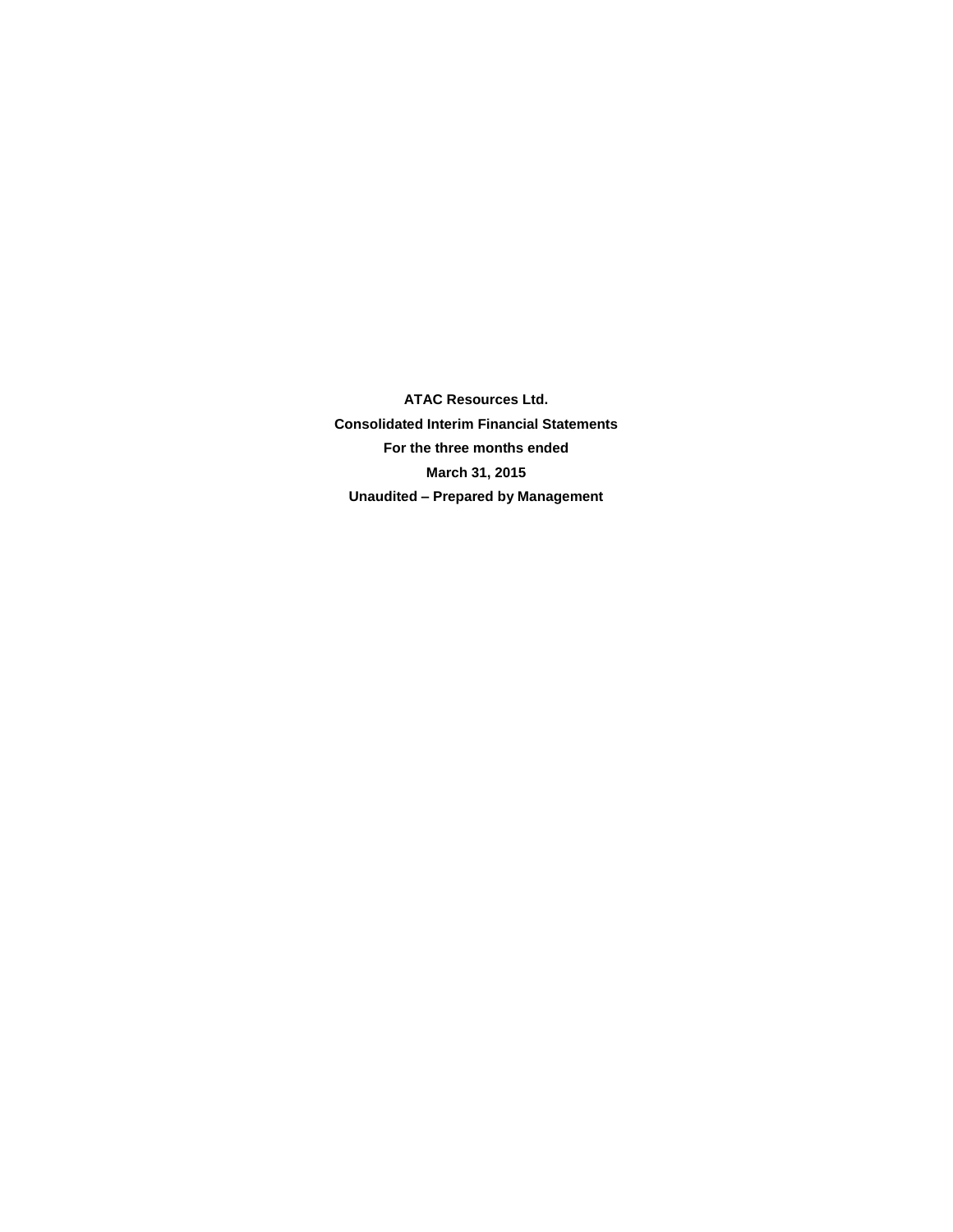ATAC Resources Ltd. #1016 – 510 West Hastings Street Vancouver, British Columbia V6B 1L8

May 15, 2015

To the Shareholders of ATAC Resources Ltd.

The attached consolidated interim financial statements have been prepared by the management of ATAC Resources Ltd. and have not been reviewed by the auditor of the Company.

Yours truly,

Graham Downs Chief Executive Officer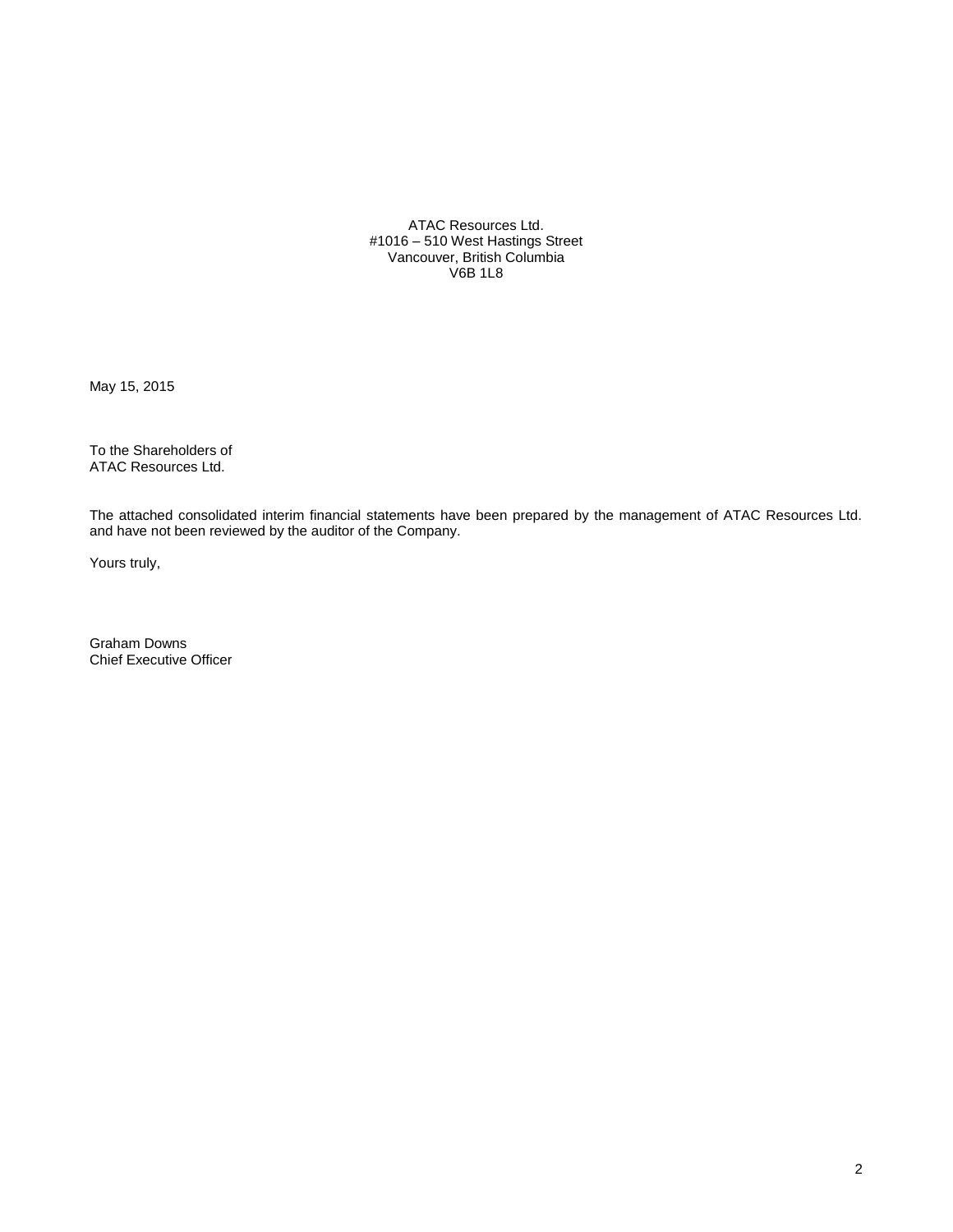# **Consolidated Interim Statements of Financial Position**

# **Unaudited – Prepared by Management**

|                                                                                                                |                | March 31,<br>2015 | December 31,<br>2014                                      |
|----------------------------------------------------------------------------------------------------------------|----------------|-------------------|-----------------------------------------------------------|
|                                                                                                                | <b>Note</b>    | \$                | \$                                                        |
|                                                                                                                |                |                   |                                                           |
| <b>Assets</b>                                                                                                  |                |                   |                                                           |
| <b>Current assets</b>                                                                                          |                |                   |                                                           |
| Cash and cash equivalents                                                                                      | 3              | 19,829,893        | 20,424,734                                                |
| Receivables and prepayments                                                                                    | 4              | 94,306            | 90,116                                                    |
| Marketable securities                                                                                          | 5              | 102,732           | 85,199                                                    |
|                                                                                                                |                | 20,026,931        | 20,600,049                                                |
| <b>Non-current assets</b>                                                                                      |                |                   |                                                           |
| Marketable securities                                                                                          | 5              |                   | 1                                                         |
| Prepaid exploration expenditures                                                                               |                | 25,906            | 11,852                                                    |
| Mineral property interests                                                                                     | $\overline{7}$ | 89,988,516        | 89,583,691                                                |
|                                                                                                                |                | 90,014,423        | 89,595,544                                                |
| <b>Total assets</b>                                                                                            |                | 110,041,354       | 110,195,593                                               |
| Accounts payable and accrued liabilities<br>Employee deductions payable<br>Accounts payable to related parties |                | 624<br>157,368    | 42,536<br>10,078<br>107,012                               |
|                                                                                                                | 10             |                   |                                                           |
|                                                                                                                | 14             | 2,162             |                                                           |
| Flow-through interest tax accrual                                                                              | 14             | 317,212           |                                                           |
| Flow-through share premium liability                                                                           |                | 477,366           |                                                           |
| <b>Non-current liabilities</b>                                                                                 |                |                   |                                                           |
| Deferred income tax liability                                                                                  | 11             | 11,388,211        |                                                           |
| <b>Total liabilities</b>                                                                                       |                | 11,865,577        | 339,860<br>499,486<br>11,382,565<br>11,882,051            |
|                                                                                                                |                |                   |                                                           |
| <b>Shareholders' equity</b>                                                                                    | 8              | 113,055,372       |                                                           |
| Share capital<br>Contributed surplus                                                                           | 8              | 14,994,573        |                                                           |
| Deficit                                                                                                        |                | (29, 874, 168)    |                                                           |
| <b>Total shareholders' equity</b>                                                                              |                | 98,175,777        | 113,055,372<br>16,033,105<br>(30, 774, 935)<br>98,313,542 |

**Nature of Operations and Going Concern** 1 **Commitment** 14

**Approved on behalf of the Board of Directors on May 15, 2015:**

*"Bruce J. Kenway"* **Director** *"Glenn R. Yeadon"* **Director**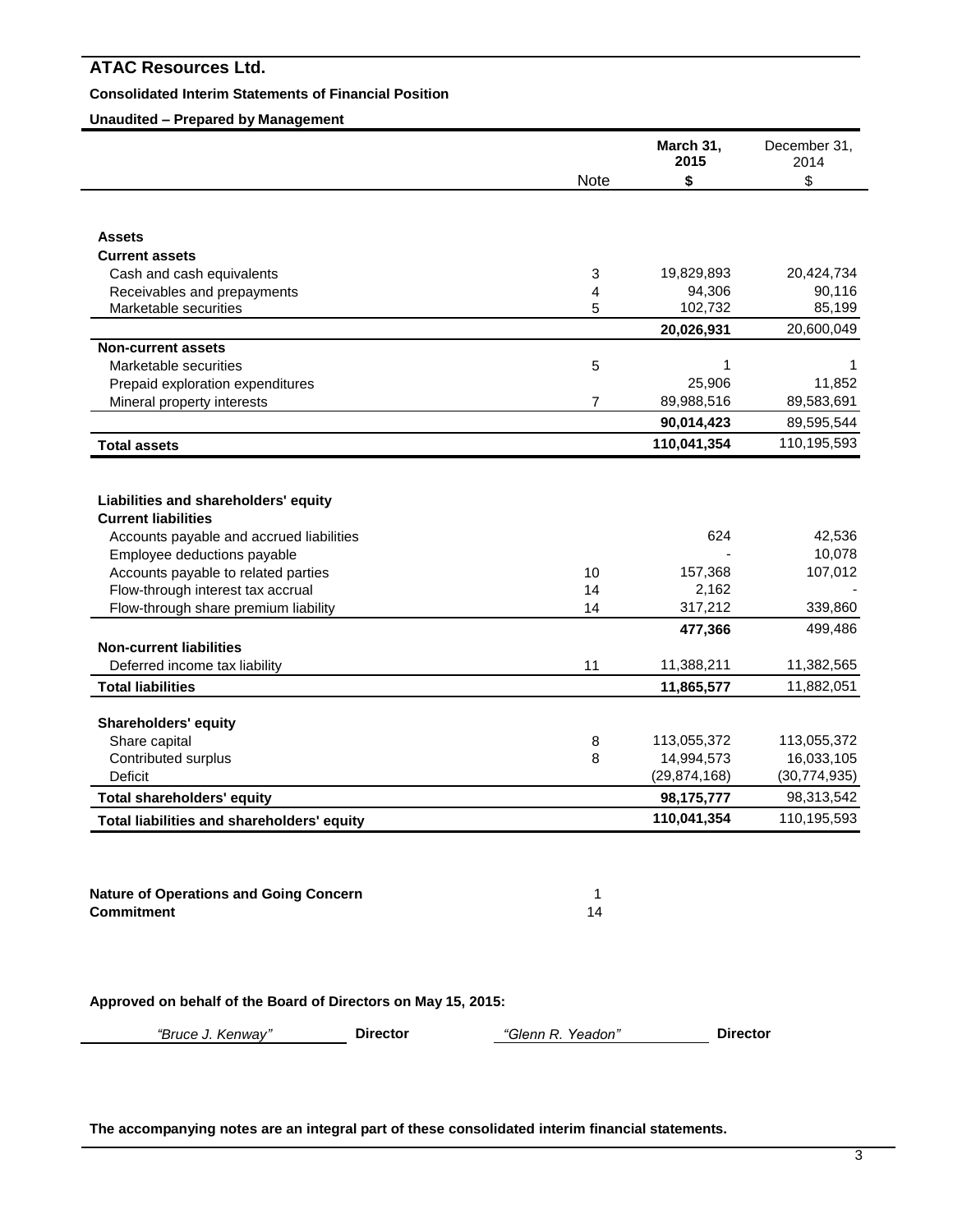# **Consolidated Interim Statements of Changes in Shareholders' Equity**

# **Unaudited – Prepared by Management**

**For the three months ended March 31, 2015 and 2014**

|                                         | <b>Number</b><br>of shares<br># | <b>Share</b><br>capital | <b>Contributed</b><br>surplus | <b>Deficit</b> | Total<br>shareholders'<br>equity |
|-----------------------------------------|---------------------------------|-------------------------|-------------------------------|----------------|----------------------------------|
| January 1, 2014                         | 113,153,136                     | 107,111,298             | 16,486,011                    | (29,765,300)   | 93,832,009                       |
| Share-based payments                    |                                 |                         | 113,626                       |                | 113,626                          |
| Exercise of options                     | 490,000                         | 140,500                 |                               |                | 140,500                          |
| Re-allocated on exercise of options     |                                 | 77,360                  | (77, 360)                     |                |                                  |
| Re-allocated on cancellation of options |                                 |                         | (430,046)                     | 423,700        | (6, 346)                         |
| Private placement shares issued         | 3,781,441                       | 6,806,594               |                               |                | 6,806,594                        |
| Premium on flow-through shares issued   |                                 | (831, 917)              |                               |                | (831, 917)                       |
| Share issue costs                       |                                 | (414, 247)              |                               |                | (414, 247)                       |
| Comprehensive loss for the period       |                                 |                         |                               | (190, 576)     | (190,576)                        |
| March 31, 2014                          | 117,424,577                     | 112,889,588             | 16,092,231                    | (29, 532, 176) | 99,449,643                       |
| January 1, 2015                         | 117,794,577                     | 113,055,372             | 16,033,105                    | (30, 774, 935) | 98,313,542                       |
| Share-based payments                    |                                 |                         | 69,169                        |                | 69,169                           |
| Re-allocated on cancellation of options |                                 |                         | (1, 107, 701)                 | 1,107,701      |                                  |
| Comprehensive loss for the period       |                                 |                         |                               | (206,934)      | (206, 934)                       |
| March 31, 2015                          | 117,794,577                     | 113,055,372             | 14,994,573                    | (29, 874, 168) | 98,175,777                       |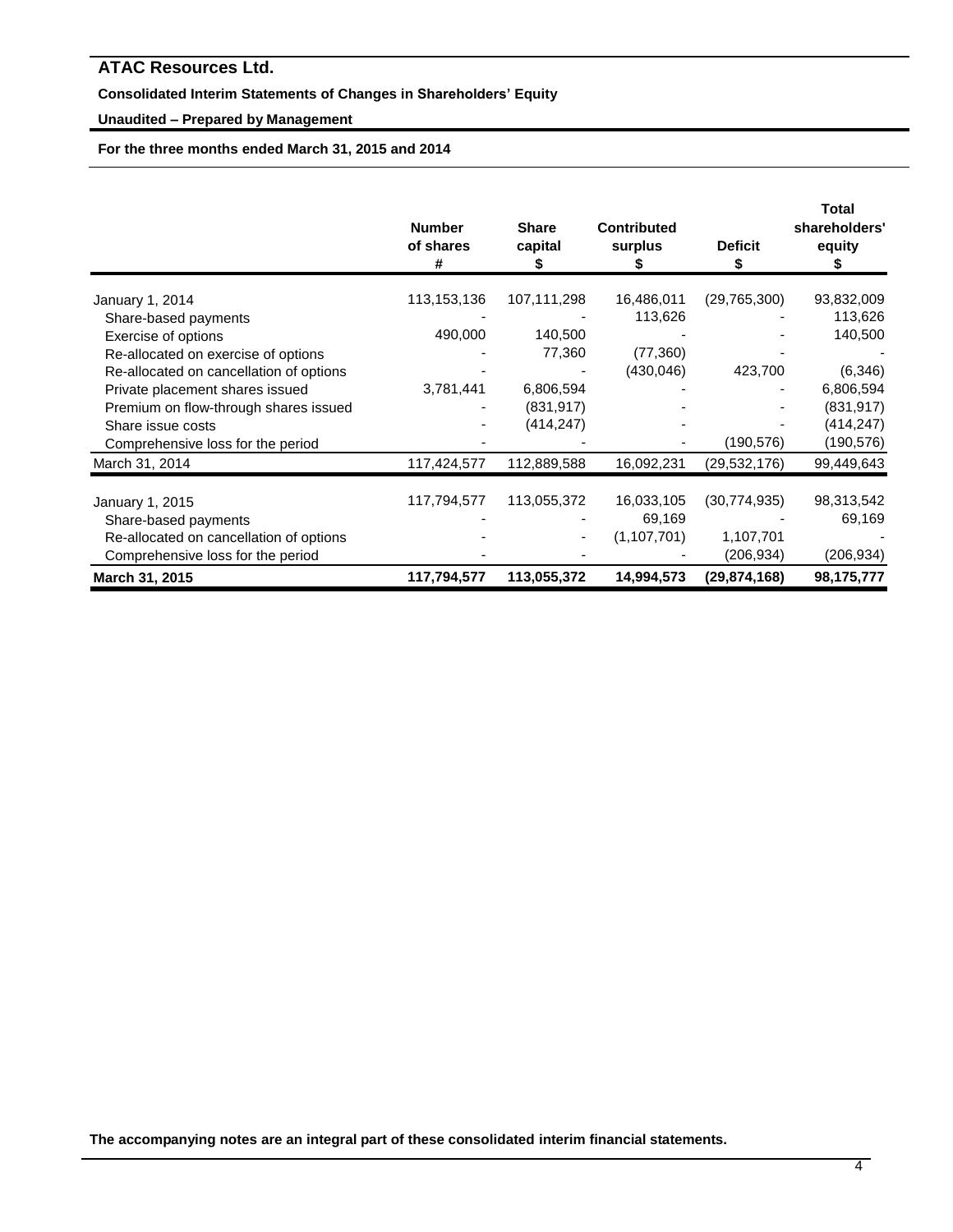| <b>ATAC Resources Ltd.</b>                                   |                |             |                |
|--------------------------------------------------------------|----------------|-------------|----------------|
| <b>Consolidated Interim Statements of Comprehensive Loss</b> |                |             |                |
| <b>Unaudited - Prepared by Management</b>                    |                |             |                |
| For the three months ended March 31,                         | <b>Note</b>    | 2015<br>\$  | 2014<br>\$     |
|                                                              |                |             |                |
| <b>Expenses</b>                                              |                |             |                |
| Accounting, audit and legal                                  | 10             | 23,134      | 34,339         |
| Consulting fees                                              | 10             | 10,500      | 10,500         |
| Flow-through interest tax                                    | 14             | 2,162       | $\overline{a}$ |
| Investor relations                                           | 10             | 62,725      | 31,317         |
| Office and administration                                    | 10             | 118,487     | 129,941        |
| Property examination costs                                   |                | 27,046      | 288            |
| Share-based payments                                         | 8              | 69,169      | 107,280        |
| Net loss from operating expenses                             |                | (313, 223)  | (313,665)      |
| Interest income                                              |                | 71,754      | 86,185         |
| Gain on marketable securities                                | 5              | 17,533      | 35,830         |
| Gain on option of mineral property interests                 | $\overline{7}$ |             | 23,375         |
| Loss before income taxes                                     |                | (223, 936)  | (168, 275)     |
| Deferred income tax recovery (expense)                       | 11             | 17,002      | (22, 301)      |
| Comprehensive loss for the period                            |                | (206, 934)  | (190, 576)     |
| Loss per share                                               |                |             |                |
| Weighted average number of common shares outstanding         |                |             |                |
| - basic#                                                     | 9              | 117,794,577 | 113,324,803    |
| - diluted #                                                  | 9              | 117,794,577 | 113,324,803    |
| Basic loss per share \$                                      | 9              | (0.00)      | (0.00)         |
| Diluted loss per share \$                                    | 9              | (0.00)      | (0.00)         |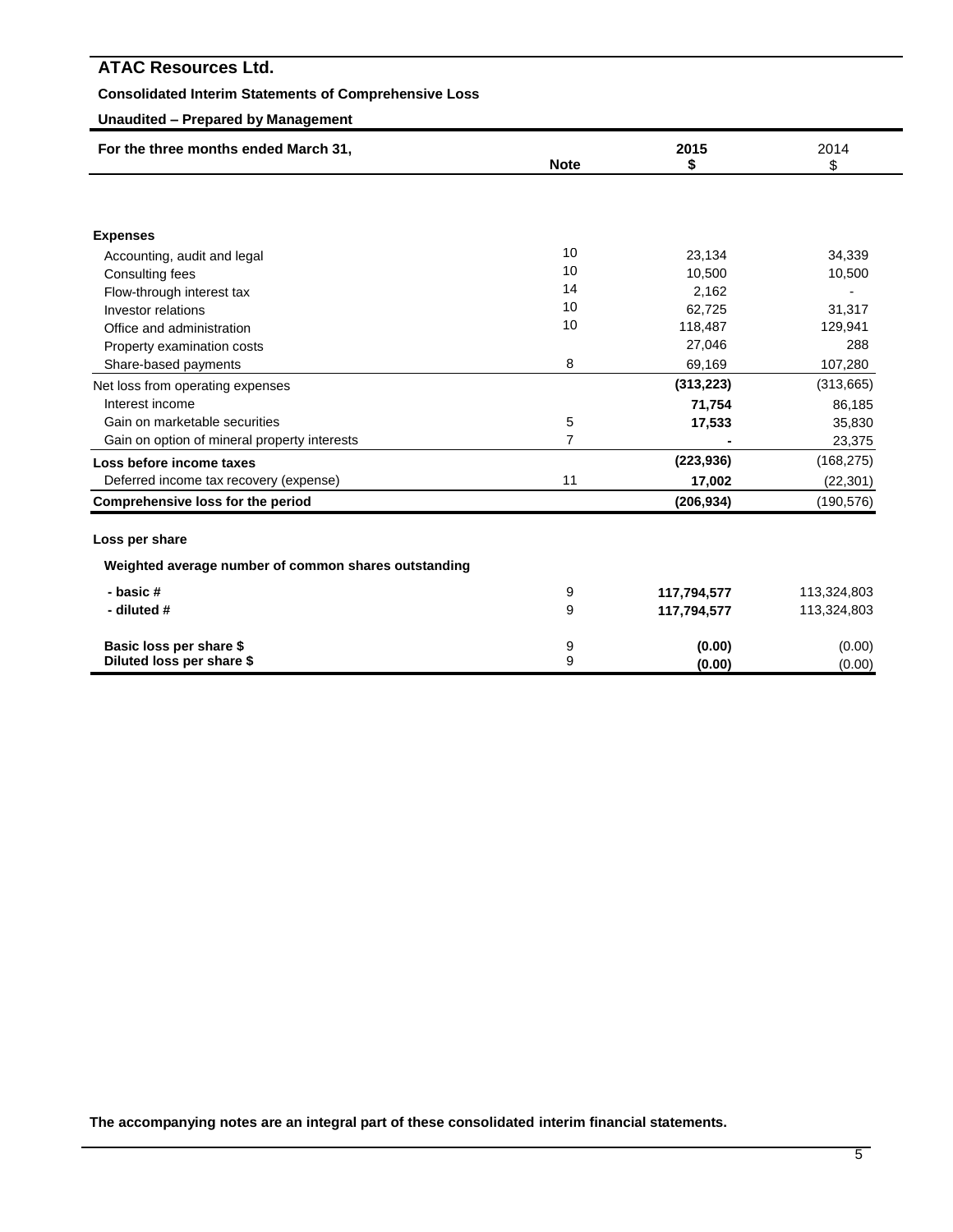# **Consolidated Interim Statements of Cash Flows**

# **Unaudited – Prepared by Management**

| For the three months ended March 31,             | Note | 2015<br>S  | 2014<br>\$ |  |
|--------------------------------------------------|------|------------|------------|--|
|                                                  |      |            |            |  |
| <b>Operating activities</b>                      |      |            |            |  |
| Comprehensive loss for the period                |      | (206, 934) | (190, 576) |  |
| Adjustments for:                                 |      |            |            |  |
| Gain on option of mineral property interests     |      |            | (23, 375)  |  |
| Share-based payments                             |      | 69,169     | 107,280    |  |
| Gain on marketable securities                    |      | (17, 533)  | (35, 830)  |  |
| Interest income                                  |      | (71, 754)  | (86, 185)  |  |
| Deferred income tax (recovery) expense           |      | (17,002)   | 22,301     |  |
| Net change in non-cash working capital items     | 12   | (33, 161)  | (86, 237)  |  |
|                                                  |      | (277, 215) | (292, 622) |  |
|                                                  |      |            |            |  |
| <b>Financing activities</b>                      |      |            |            |  |
| Issue of common shares for cash                  |      |            | 6,947,094  |  |
| Share issue costs                                |      |            | (501, 870) |  |
|                                                  |      |            | 6,445,224  |  |
| <b>Investing activities</b>                      |      |            |            |  |
| Interest received                                |      | 71,754     | 86,185     |  |
| Proceeds from sale of marketable securities      |      |            | 3,473      |  |
| Mineral property option proceeds received        |      |            | 20,000     |  |
| Mineral property acquisition costs               |      | (111, 926) | (125,966)  |  |
| Prepaid exploration expenditures                 |      | (20, 747)  | (35, 503)  |  |
| Deferred exploration and evaluation expenditures |      | (256, 707) | (604, 170) |  |
|                                                  |      | (317, 626) | (655, 981) |  |
| Increase in cash and cash equivalents            |      | (594, 841) | 5,496,621  |  |
| Cash and cash equivalents, beginning of period   |      | 20,424,734 | 19,662,908 |  |
| Cash and cash equivalents, end of period         |      | 19,829,893 | 25,159,529 |  |

**Supplemental cash flow information** 12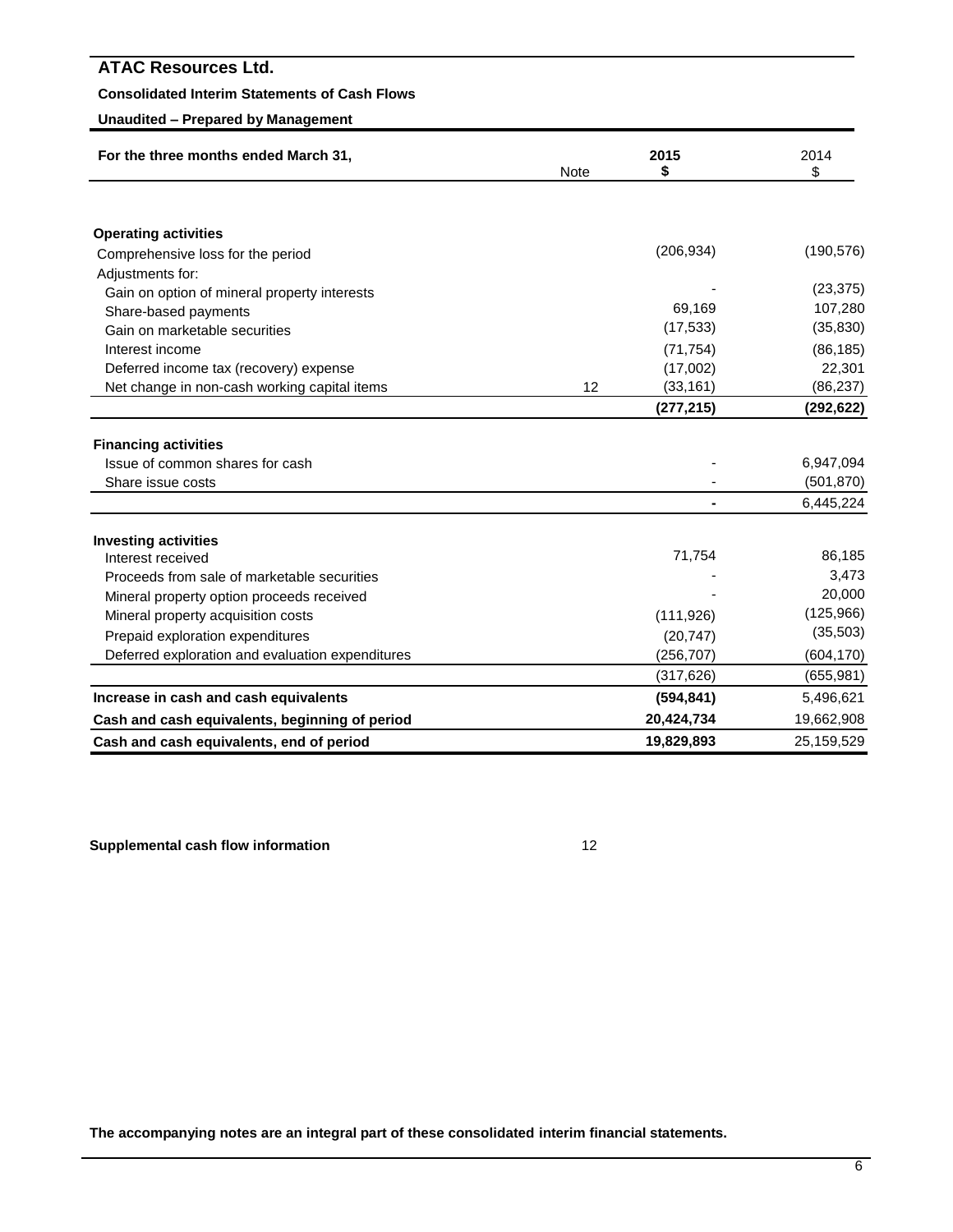# **ATAC Resources Ltd. Notes to the Consolidated Interim Financial Statements Unaudited – Prepared by Management**

# **For the three months ended March 31, 2015 and 2014**

# **1. Nature of operations and going concern**

ATAC Resources Ltd. (the "Company" or "ATAC") was incorporated under the laws of the Province of British Columbia, Canada. Head office is located at 1016 - 510 West Hastings Street, Vancouver, British Columbia, Canada, V6B 1L8. Its records office is located at 1710 - 1177 West Hastings Street, Vancouver, British Columbia, Canada, V6E 2L3. Its main business activity is the acquisition, exploration and evaluation of mineral property interests located in Canada. The consolidated interim financial statements ("financial statements")of the Company as at March 31, 2015 and the three months ended March 31, 2015 and 2014 comprise the Company and its subsidiaries, and the Company's interest in jointly controlled operations and entities over which it has significant influence. Its common shares trade on the TSX Venture Exchange ("TSX-V").

The Company is in the process of exploring its mineral property interests and has not yet determined whether they contain mineral reserves that are economically recoverable. The Company's continuing operations and the underlying value and recoverability of the amounts shown for mineral property interests are entirely dependent upon the existence of economically recoverable mineral reserves, the ability of the Company to obtain the necessary financing to complete the exploration and development of the mineral property interests, obtaining the necessary permits to mine, and on future profitable production or proceeds from the disposition of the mineral property interests.

The financial statements are prepared on the basis that the Company will continue as a going concern, which assumes that the Company will be able to continue in operation for the foreseeable future and will be able to realize its assets and discharge its liabilities and commitments in the normal course of operations. As an exploration stage company, the Company does not have revenues and historically has recurring operating losses. As at March 31, 2015, the Company had working capital of \$19,549,565 (December 31, 2014 - \$20,100,563) and shareholders' equity of \$98,175,777 (December 31, 2014 - \$98,313,542). Management has assessed that this working capital is sufficient for the Company to continue as a going concern beyond one year. If the going concern assumption were not appropriate for these financial statements it would be necessary to restate the Company's assets and liabilities on a liquidation basis.

### **2. Significant accounting policies**

#### **(a) Basis of presentation**

The financial statements have been prepared in conformity with International Accounting Standard ("IAS") 34, Interim Financial Reporting*,* using the same accounting policies as detailed in the Company's annual audited consolidated financial statements for the year ended December 31, 2014, and do not include all the information required for full annual financial statements in accordance with International Financial Reporting Standards ("IFRS"), as issued by the International Accounting Standards Board ("IASB") and interpretations of the International Financial Reporting Interpretations Committee ("IFRIC"). It is suggested that the financial statements be read in conjunction with the annual audited financial statements.

These financial statements have been prepared on an historical cost basis, except for financial instruments which are classified as fair value through profit or loss ("FVTPL"). In addition, these financial statements have been prepared using the accrual basis of accounting, except for cash flow information.

The accounting policies used are those the Company expects to adopt in its consolidated financial statements for the year ended December 31, 2015, and have been applied consistently to all periods presented by the Company and its subsidiaries and associates.

All amounts on the financial statements are presented in Canadian dollars which is the functional currency of the Company and its subsidiaries.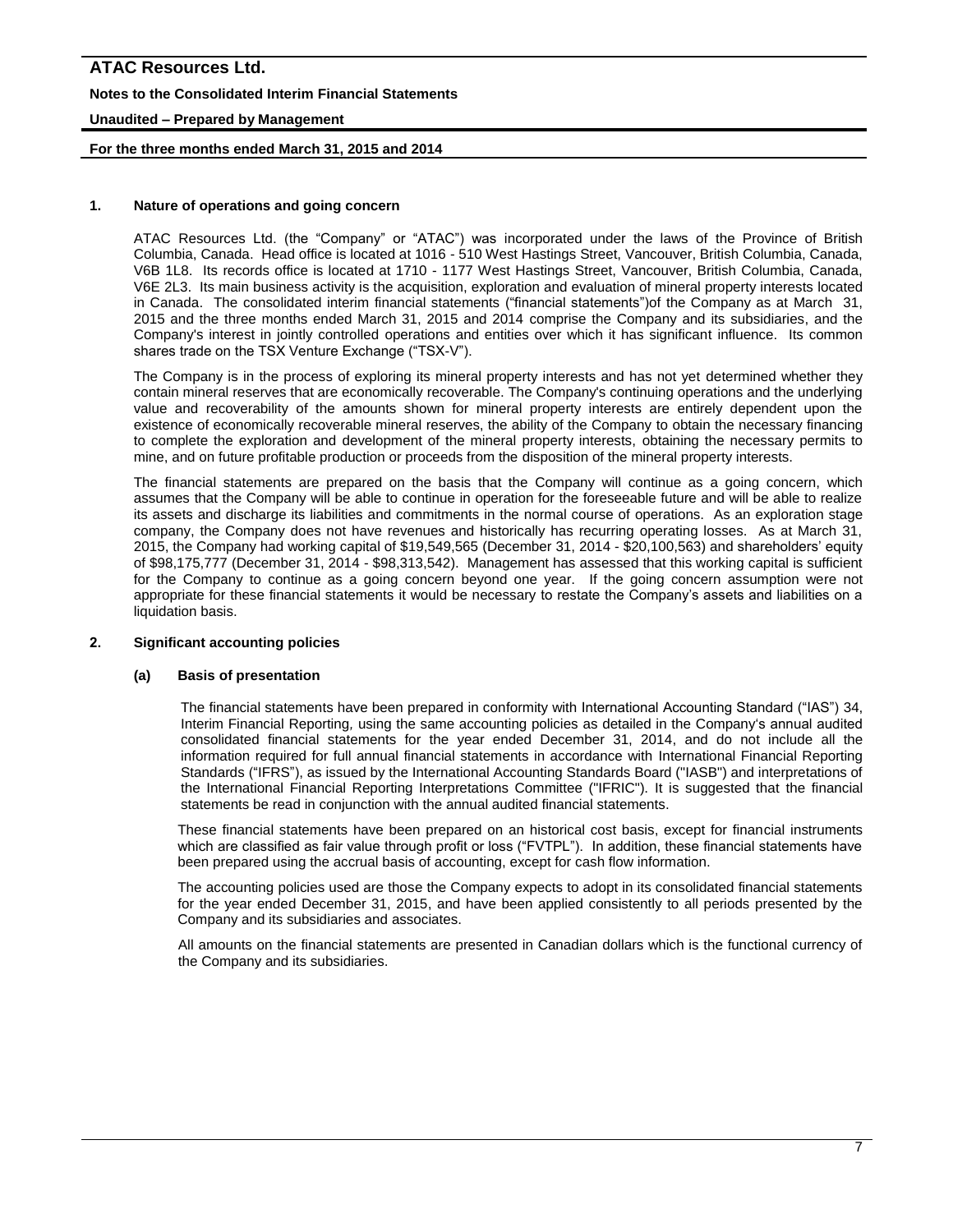#### **Notes to the Consolidated Interim Financial Statements**

#### **Unaudited – Prepared by Management**

#### **For the three months ended March 31, 2015 and 2014**

#### **2. Significant accounting policies** (continued)

#### **(b) Standards issued but not yet effective**

Certain pronouncements have been issued by the IASB or IFRIC that are effective for accounting periods beginning on or after January 1, 2016. Many of these updates are not applicable or consequential to the Company and have been excluded from the discussion below.

*Tentatively effective for annual periods beginning on or after January 1, 2017*

• New standard IFRS 9 *Financial Instruments*

IFRS 9 adds new requirements for impairment of financial assets and makes changes to the classification and measurement of financial instruments. When complete, IFRS 9 will replace IAS 39 *Financial Instruments: Recognition and Measurement*

The Company has initially assessed that there will be no material reporting changes as a result of adopting the new standard, however, there will be enhanced disclosure requirements.

# **3. Cash and cash equivalents**

| Cash and cash equivalents consist of the following: | March 31.  | December 31. |  |
|-----------------------------------------------------|------------|--------------|--|
|                                                     | 2015       | 2014         |  |
|                                                     |            |              |  |
| Bank and broker balances                            | 2.003.137  | 2.165.221    |  |
| Cashable investment certificates                    | 17.826.756 | 18.259.513   |  |
|                                                     | 19,829,893 | 20.424.734   |  |

# **4. Receivables and prepayments**

| Receivables and prepayments consist of the following: | March 31, | December 31, |  |
|-------------------------------------------------------|-----------|--------------|--|
|                                                       | 2015      | 2014         |  |
|                                                       |           |              |  |
| Sales tax recoverable                                 | 28.955    | 22,570       |  |
| Employee deductions recoverable                       | ۰         | 808          |  |
| Prepaid expenses                                      | 65.351    | 66.738       |  |
|                                                       | 94,306    | 90.116       |  |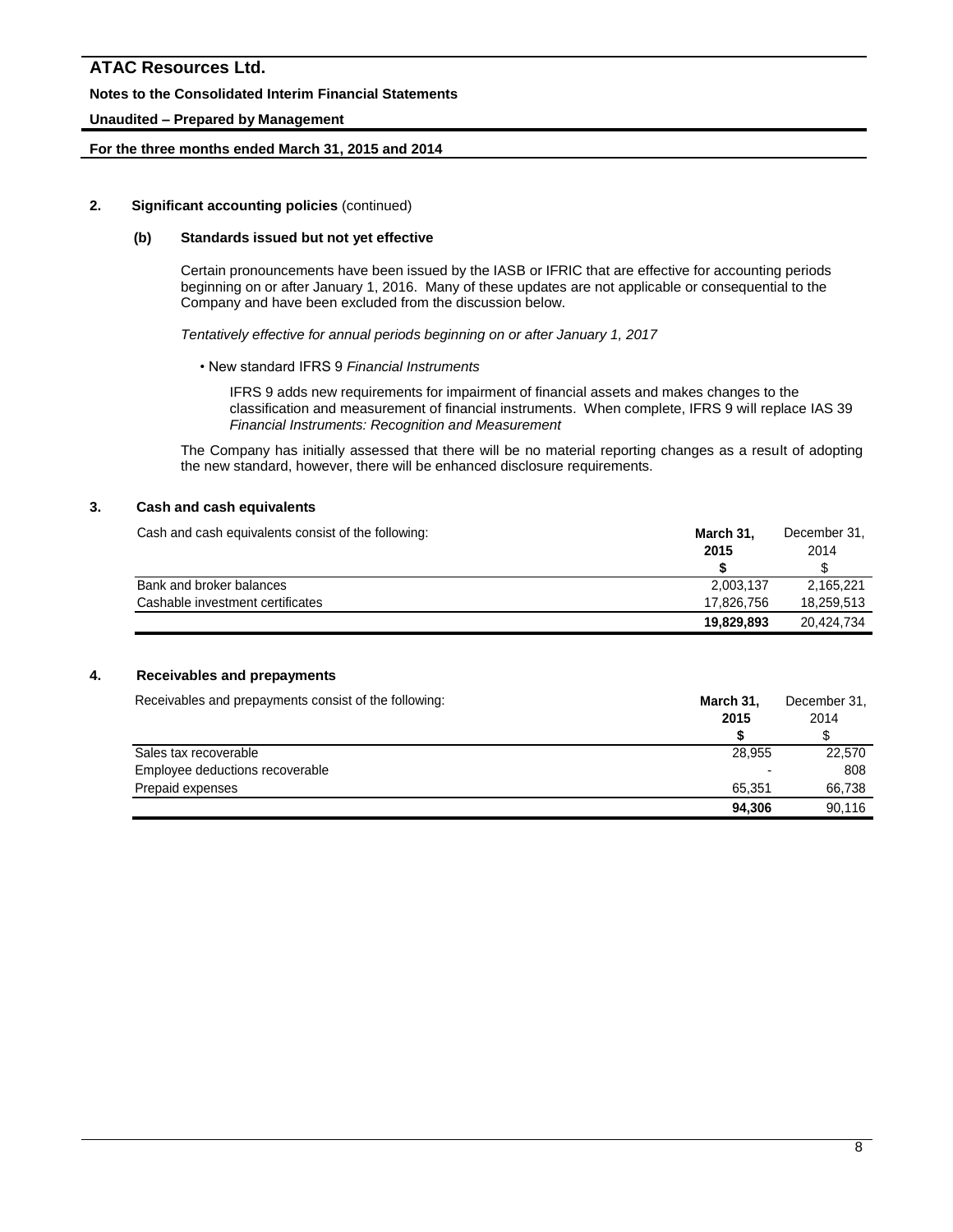# **Notes to the Consolidated Interim Financial Statements**

# **Unaudited – Prepared by Management**

### **For the three months ended March 31, 2015 and 2014**

#### **5. Marketable securities**

Marketable securities consist of various common shares received on the option of mineral property interests as follows:

|                                | Shares with<br>an active market |                   | Shares without<br>an active market |                        |                             |  |
|--------------------------------|---------------------------------|-------------------|------------------------------------|------------------------|-----------------------------|--|
|                                | Cost<br>\$                      | <b>Fair value</b> | Cost<br>\$                         | <b>Fair value</b><br>S | <b>Total gain</b><br>(loss) |  |
| January 1, 2014                | 550,397                         | 108,766           | 10,000                             |                        |                             |  |
| Additions                      | 3,375                           | 3,375             |                                    |                        |                             |  |
| Proceeds on sale               | (3, 473)                        |                   |                                    |                        |                             |  |
| Cost of disposals              |                                 | (14, 438)         |                                    |                        |                             |  |
| Realized loss for the period   | (10, 965)                       |                   |                                    |                        | (10, 965)                   |  |
| Unrealized gain for the period |                                 | 46,795            |                                    |                        | 46,795                      |  |
| March 31, 2014                 | 539,334                         | 144,498           | 10,000                             |                        | 35,830                      |  |
| January 1, 2015                | 491,834                         | 85,199            | 10,000                             |                        |                             |  |
| Unrealized gain for the period |                                 | 17,533            |                                    |                        | 17,533                      |  |
| March 31, 2015                 | 491,834                         | 102,732           | 10,000                             |                        | 17,533                      |  |

The valuation of the shares with an active market has been determined in whole by reference to the bid price of the shares on the TSX-V or Toronto Stock Exchange ("TSX") at each period end date.

The shares without an active market are private company shares received as payment on optioned mineral property interests. The shares were written-down in 2008 to a carrying value of \$1, as no active market existed or exists, and no value can be determined.

# **6. Subsidiary information**

On July 14, 2010 two wholly-owned subsidiary companies were incorporated under the laws of the Province of British Columbia, Canada to facilitate the possible transfer to them of certain of the Company's mineral property interests. From incorporation to March 31, 2015, neither of the subsidiaries have had any transactions other than to issue nominal \$1 share capital to the Company.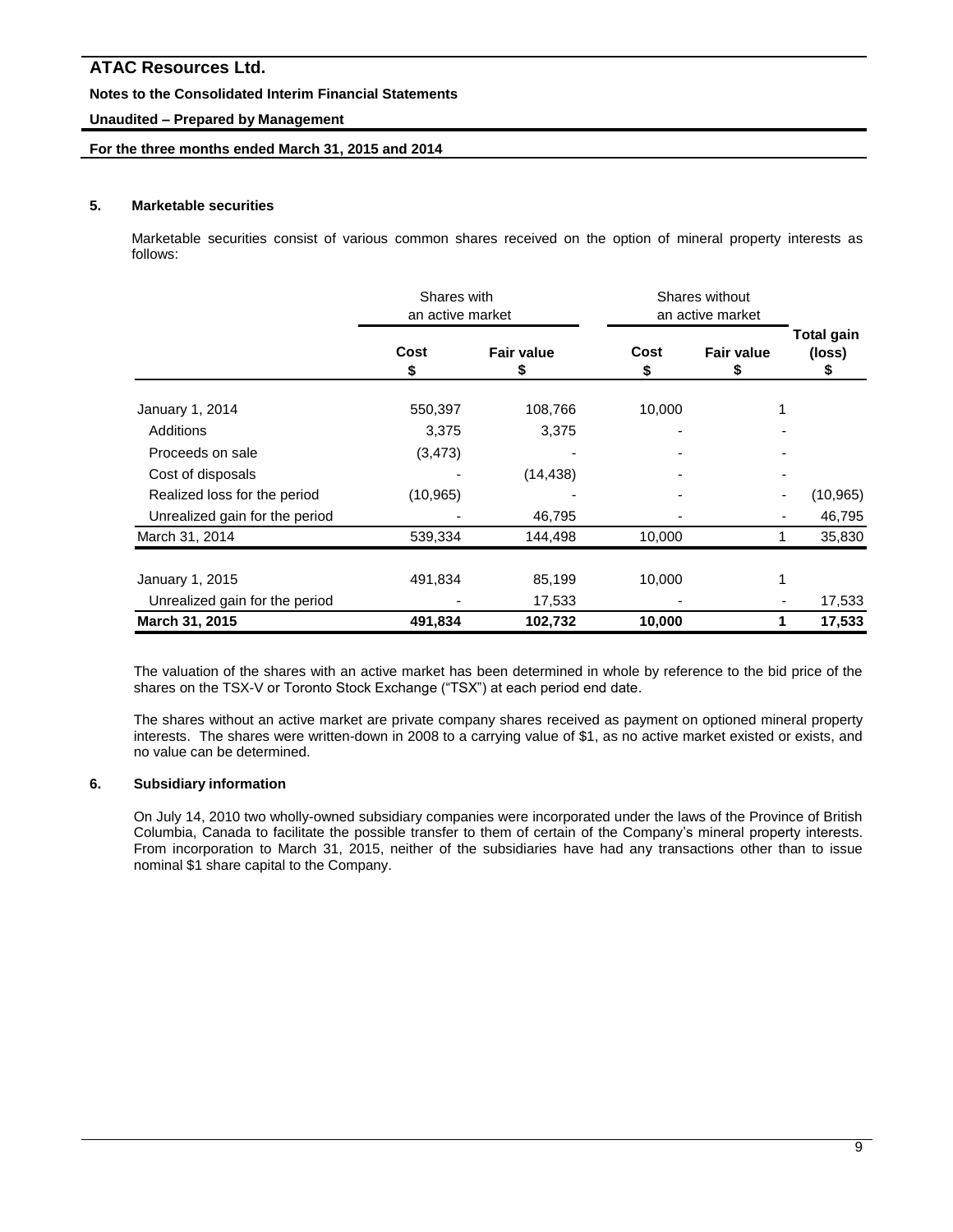# **Notes to the Consolidated Interim Financial Statements**

# **Unaudited – Prepared by Management**

# **For the three months ended March 31, 2015 and 2014**

# **7. Mineral property interests**

The Company's mineral property interests consist of various exploration stage properties located in the Yukon Territory, Canada. The properties have been grouped into those which are being optioned to other parties, those which are wholly-owned, and those which are royalty or other interests. Properties which are in close proximity and could be developed as a single economic unit are grouped into projects.

|                                              | <b>Optioned</b><br>to others | <b>Wholly-</b><br>owned | Other<br>interests | Total      |
|----------------------------------------------|------------------------------|-------------------------|--------------------|------------|
|                                              | S                            |                         | S                  | S          |
| January 1, 2014                              |                              | 85,058,512              | 119,114            | 85,177,626 |
| Acquisitions/staking/assessments             |                              | 125,966                 |                    | 125,966    |
| Exploration and evaluation                   |                              | 581,497                 | 5.951              | 587,448    |
| Option proceeds                              | (23, 375)                    |                         |                    | (23, 375)  |
| Proceeds in excess of cost to profit or loss | 23,375                       |                         |                    | 23,375     |
| March 31, 2014                               |                              | 85,765,975              | 125.065            | 85.891.040 |
| January 1, 2015                              |                              | 89,583,690              |                    | 89,583,691 |
| Acquisitions/staking/assessments             |                              | 111,926                 |                    | 111,926    |
| Exploration and evaluation                   |                              | 292.899                 |                    | 292,899    |
| March 31, 2015                               |                              | 89,988,515              |                    | 89,988,516 |

Changes in the project carrying amounts for the three months ended March 31, 2015 and 2014 are summarized as follows:

#### **Three months ended March 31, 2014**

|                                             | January 1,<br>2014 | <b>Acquisitions</b><br>/ staking /<br>assessments | <b>Exploration</b><br>and<br>evaluation | <b>Option</b><br>proceeds | <b>Excess</b><br>proceeds<br>to loss | March 31,<br>2014 |
|---------------------------------------------|--------------------|---------------------------------------------------|-----------------------------------------|---------------------------|--------------------------------------|-------------------|
|                                             | \$                 | \$                                                | \$                                      | \$                        | \$                                   | \$                |
| <b>Project</b><br>under option<br>to others |                    |                                                   |                                         |                           |                                      |                   |
| <b>Idaho Creek</b>                          |                    | ۰                                                 | $\overline{\phantom{a}}$                | (23, 375)                 | 23,375                               |                   |
| <b>Wholly-owned</b><br>projects             |                    |                                                   |                                         |                           |                                      |                   |
| Rackla Gold                                 |                    |                                                   |                                         |                           |                                      |                   |
| - Nadaleen                                  | 53,618,075         | 125,966                                           | 240,528                                 |                           | ۰                                    | 53,984,569        |
| - Rau                                       | 31,051,337         |                                                   | 340,969                                 |                           |                                      | 31,392,306        |
| Rosy                                        | 2,151              |                                                   |                                         |                           |                                      | 2,151             |
| Connaught                                   | 386,949            |                                                   |                                         |                           |                                      | 386,949           |
| Total                                       | 85,058,512         | 125,966                                           | 581,497                                 | $\blacksquare$            | ۰                                    | 85,765,975        |
| <b>Other interests</b>                      |                    |                                                   |                                         |                           |                                      |                   |
| Dawson Gold                                 | 119,114            |                                                   | 5,951                                   |                           |                                      | 125,065           |
| <b>Total all projects</b>                   | 85,177,626         | 125,966                                           | 587,448                                 | (23, 375)                 | 23,375                               | 85,891,040        |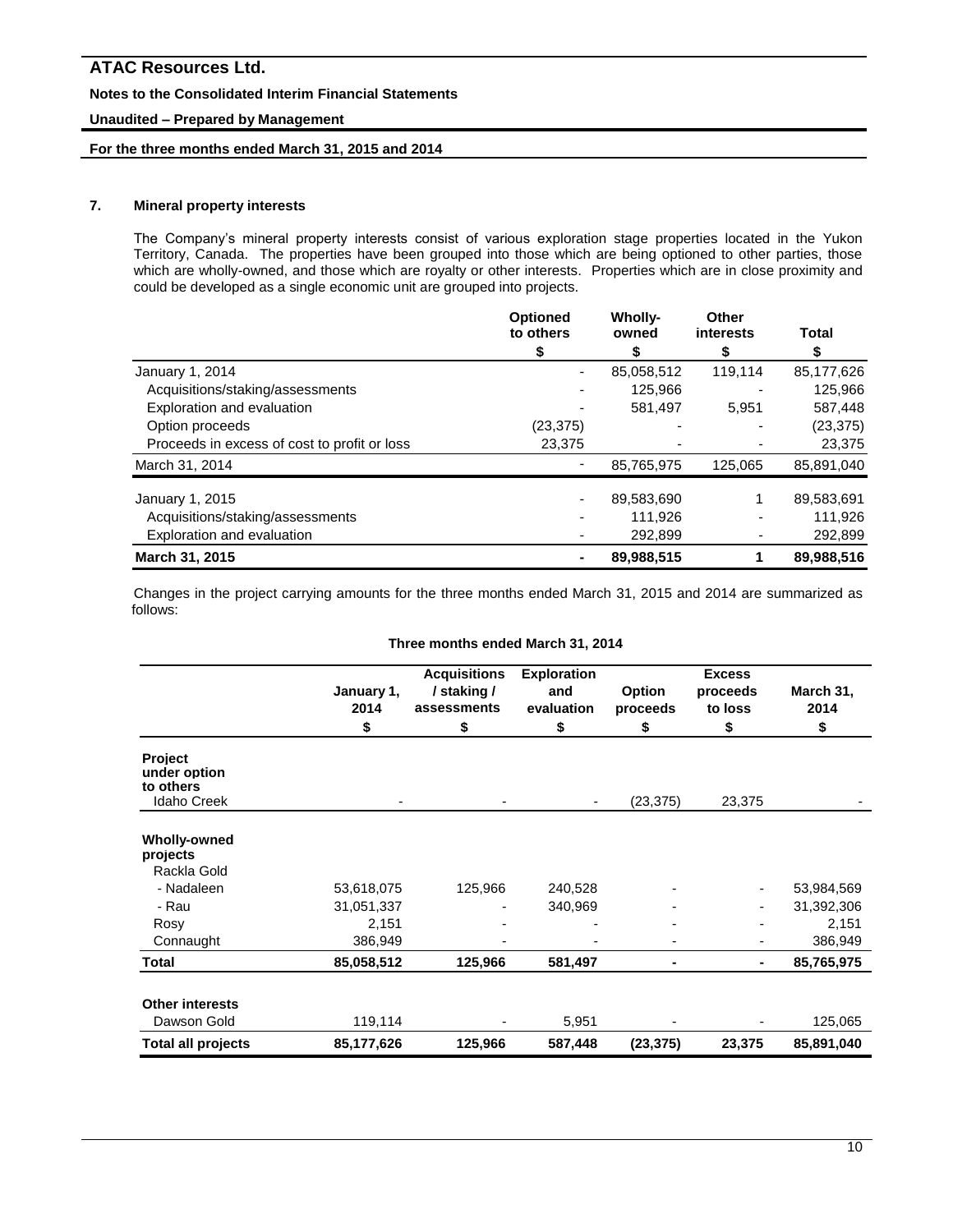# **Notes to the Consolidated Interim Financial Statements**

# **Unaudited – Prepared by Management**

# **For the three months ended March 31, 2015 and 2014**

# **7. Mineral property interests** (continued)

Exploration and evaluation expenditures on the projects consisted of the following:

| Three months ended March 31, 2014  | Nadaleen<br>\$ | Rau<br>\$ | <b>Others</b><br>\$      | Total<br>\$ |
|------------------------------------|----------------|-----------|--------------------------|-------------|
|                                    |                |           |                          |             |
| Assays                             | 21,886         |           | $\overline{\phantom{0}}$ | 21,886      |
| Field                              | 7,009          | 3,945     |                          | 10,954      |
| Helicopter and fixed wing          | 4.023          |           |                          | 4.023       |
| Labour                             | 102,036        | 14,801    | ٠                        | 116,837     |
| Resource and environmental studies |                | 322,108   | ٠                        | 322,108     |
| Survey and consulting              | 104.949        |           | 5,951                    | 110,900     |
| Travel and accommodation           | 625            | 115       | ٠                        | 740         |
| Total                              | 240,528        | 340,969   | 5.951                    | 587,448     |

# **Three months ended March 31, 2015**

|                                       | January 1, | <b>Acquisitions</b><br>/ staking / | <b>Exploration</b><br>and | <b>Option</b> | <b>Excess</b><br>proceeds | March 31,  |
|---------------------------------------|------------|------------------------------------|---------------------------|---------------|---------------------------|------------|
|                                       | 2015       | assessments                        | evaluation                | proceeds      | to loss                   | 2015       |
|                                       | \$         | \$                                 | \$                        | \$            | \$                        | \$         |
| <b>Wholly-owned</b><br>projects       |            |                                    |                           |               |                           |            |
| Connaught                             |            | 14,896                             | 25,840                    |               |                           | 40,737     |
| <b>Idaho Creek</b>                    | 680        |                                    | 120                       |               |                           | 800        |
| Panorama                              | 4,082      |                                    | 9,988                     |               |                           | 14,070     |
| Rackla Gold                           |            |                                    |                           |               |                           |            |
| - Nadaleen                            | 57,739,231 | 97,030                             | 245,513                   |               |                           | 58,081,774 |
| - Rau                                 | 31,837,181 |                                    | 11,438                    |               |                           | 31,848,619 |
| Rosy                                  | 2,515      |                                    |                           |               |                           | 2,515      |
| Total                                 | 89,583,690 | 111,926                            | 292,899                   |               |                           | 89,988,515 |
| <b>Other interests</b><br>Dawson Gold |            |                                    |                           |               |                           |            |
| <b>Total all projects</b>             | 89,583,691 | 111,926                            | 292,899                   |               |                           | 89,988,516 |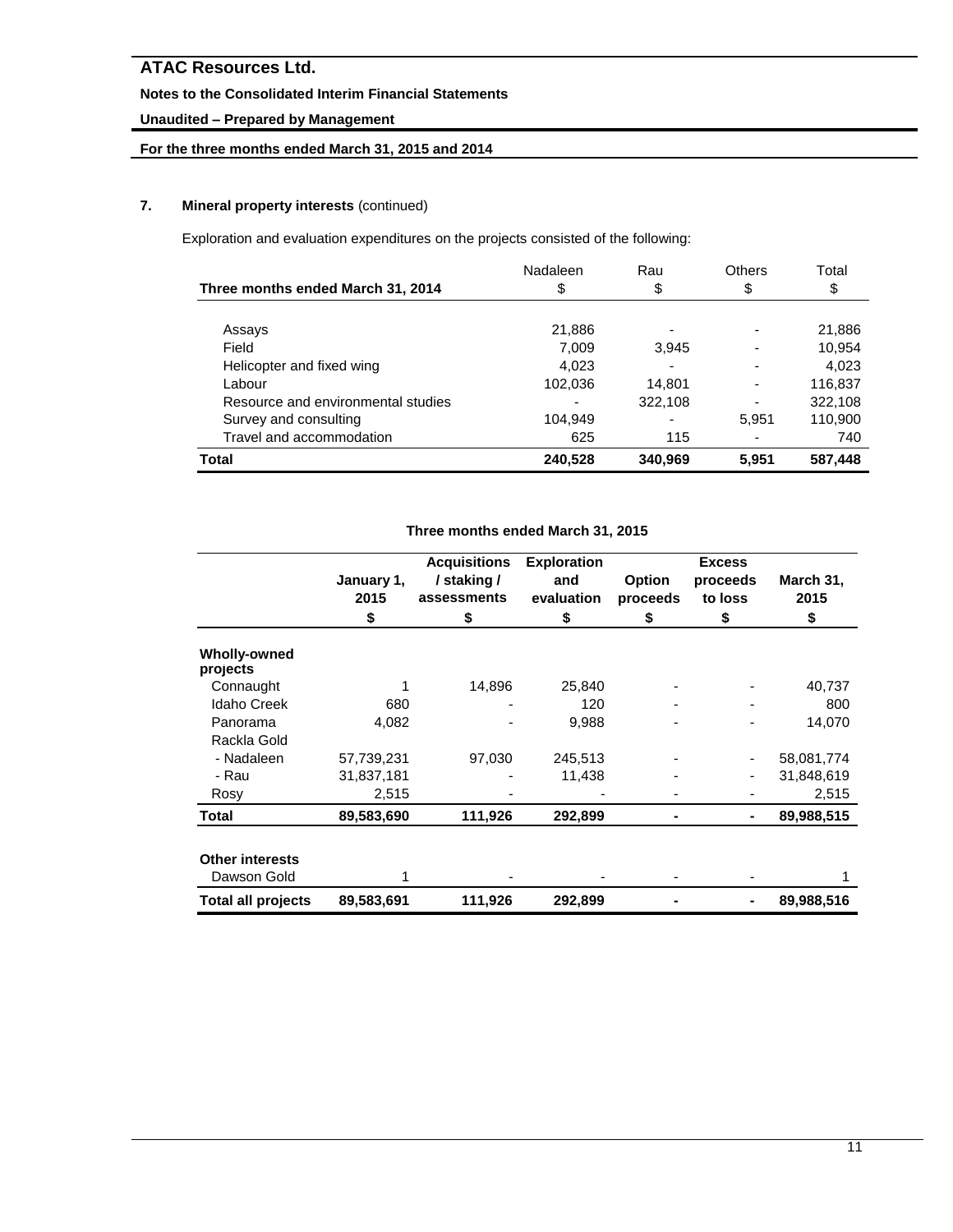# **Notes to the Consolidated Interim Financial Statements**

# **Unaudited – Prepared by Management**

# **For the three months ended March 31, 2015 and 2014**

# **7. Mineral property interests** (continued)

Exploration and evaluation expenditures on the projects consisted of the following:

|                                                 | Nadaleen | Rau    | Others | Total   |
|-------------------------------------------------|----------|--------|--------|---------|
| Three months ended March 31, 2015               | \$       | \$     | \$     | \$      |
|                                                 |          |        |        |         |
| Assays                                          | 8,301    |        |        | 8,301   |
| Field                                           | 13.144   | 1.614  | 1.262  | 16,020  |
| Labour                                          | 120,298  | 6,309  | 23,812 | 150,419 |
| Resource, engineering and environmental studies |          | 3,515  |        | 3.515   |
| Survey and consulting                           | 102,320  | ٠      | 10.874 | 113.194 |
| Travel and accommodation                        | 1,450    |        |        | 1,450   |
| Total                                           | 245,513  | 11,438 | 35,948 | 292.899 |

### **(1) Wholly-owned projects**

The Company's wholly owned projects are comprised of the rights to explore various mineral claims located in the Yukon Territory, which are at various stages of exploration. They are not subject to any option or sale agreements, except as noted below.

#### **Connaught project**

The Connaught project consists of a 100% interest in the CN and NC mineral claims located in the Dawson Mining District, Yukon Territory. In 2009, a 50% interest in the project was sold for cash and common shares totaling \$252,500. The 50% interest was re-purchased by the Company in 2012 by issuing 75,000 common shares at \$2.51 per share for total consideration of \$188,250. From 2012 to the end of 2014, there was no exploration on the property, and since no future exploration was contemplated and there were no purchase or option interests in the property, a write-down of \$387,023, to a \$1 carrying value, was recorded in 2014. New expenditures have been incurred in the current year to take advantage of favorable government assessment credits.

#### **Idaho Creek project**

The Idaho Creek project consists of a 100% interest in the Idaho mineral claims located in the Whitehorse Mining District, Yukon Territory.

Cash and common shares totaling \$269,413 have been received under previous option agreements.

#### **Panorama project**

The Panorama project consists of a 100% interest in the Aussie mineral claims located in the Dawson Mining District, Yukon Territory. The claims are subject to a 3% net smelter return royalty ("NSR") on all commercial production from the claims.

Cash and common shares totaling \$328,400 have been received under previous option agreements.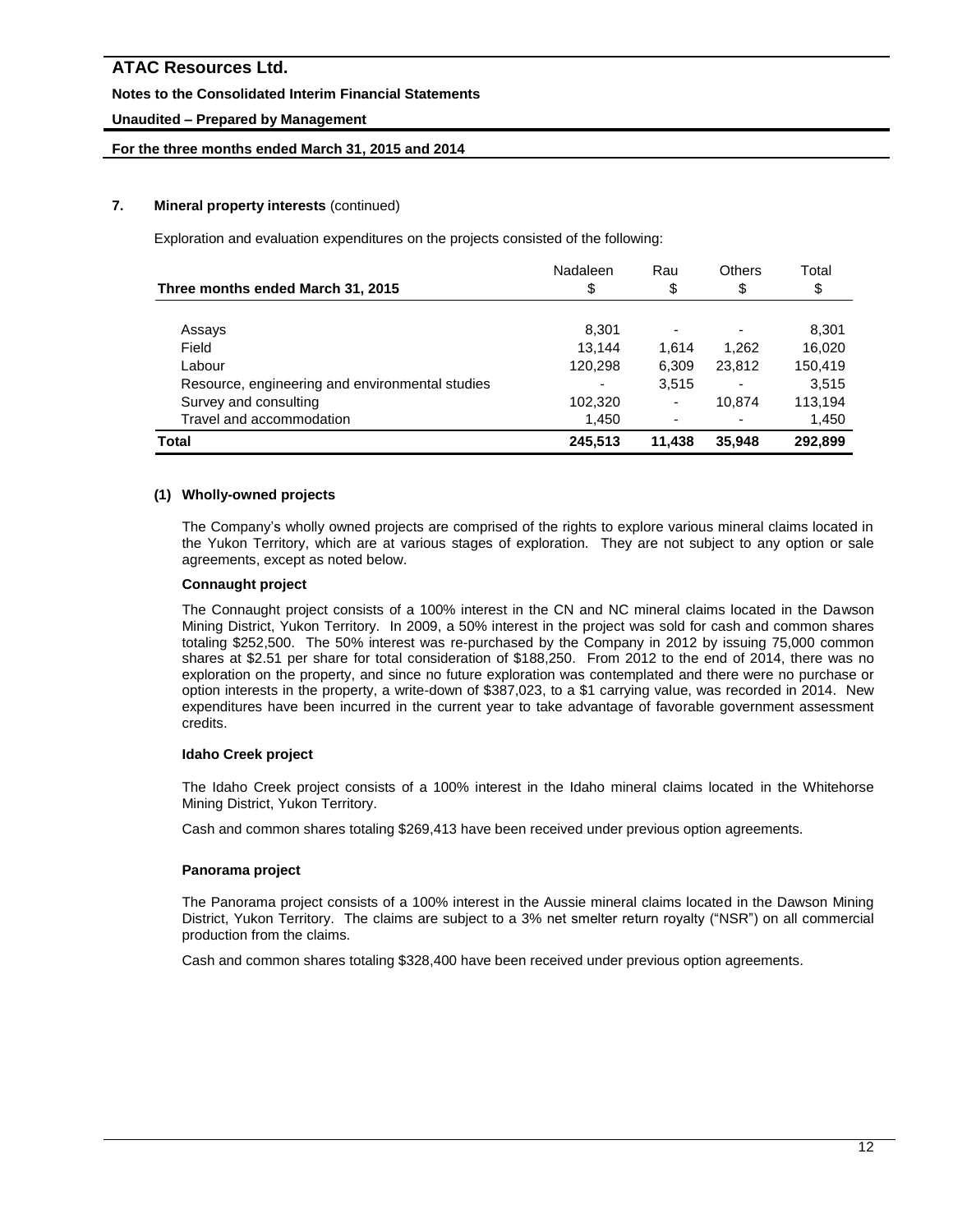# **Notes to the Consolidated Interim Financial Statements**

# **Unaudited – Prepared by Management**

### **For the three months ended March 31, 2015 and 2014**

#### **7. Mineral property interests** (continued)

#### **(1) Wholly-owned projects** (continued)

#### **Rackla Gold project**

The Rackla Gold project consists of a 100% interest in the Rau (ACX, AT, BT, EX, GF, Gam, PH, Q, R, Rau, RR, S, T and WH mineral claims), Jam, Mouse, Sten (Dale, EN, IS, OS, ST, and Sten mineral claims) and Stoked (HO, Rae and Stoked mineral claims) located in the Mayo Mining District, Yukon Territory. Cash and common shares totaling \$165,600 have been received under previous option agreements.

#### **Rosy project**

The Rosy project consists of a 100% interest in the Rosy mineral claims located in the Whitehorse Mining District, Yukon Territory. Cash and common shares totaling \$167,000 have been received under previous option agreements.

### **(2) Other interests**

#### **Joint exploration property**

#### **Dawson Gold project**

The Dawson Gold project consists of a 50% interest in the DM mineral claims located in the Dawson and Whitehorse Mining Districts, Yukon Territory, and the GG, SH and TL mineral claims located in the Dawson Mining District, Yukon Territory.

The other 50% interest was acquired by Arcus Development Group Inc. ("Arcus") under an option Agreement which completed on February 21, 2012. Under the Agreement the Company received \$185,000 and 1,000,000 Arcus common shares, and Arcus completed a \$3,500,000 exploration program.

Effective February 21, 2012 the Company and Arcus agreed to explore the project on a 50/50 basis with Arcus as the Operator. As at March 31, 2015, the Company's cumulative share of the joint exploration and property expenditures totalled \$131,683 (December 31, 2014 - \$131,683). There were no expenditures for the three months ended March 31, 2015 (2014 - \$5,951).

There has been no significant exploration on the property since 2012, and since no future exploration was contemplated and there were no purchase or option interests in the property, a write-down of \$131,682 to a \$1 carrying value was recorded in 2014.

#### **Royalty interests**

The Company has a 1% NSR on the Golden Revenue, Nit, Nitro, and Seymour properties located in the Whitehorse Mining District, Yukon Territory.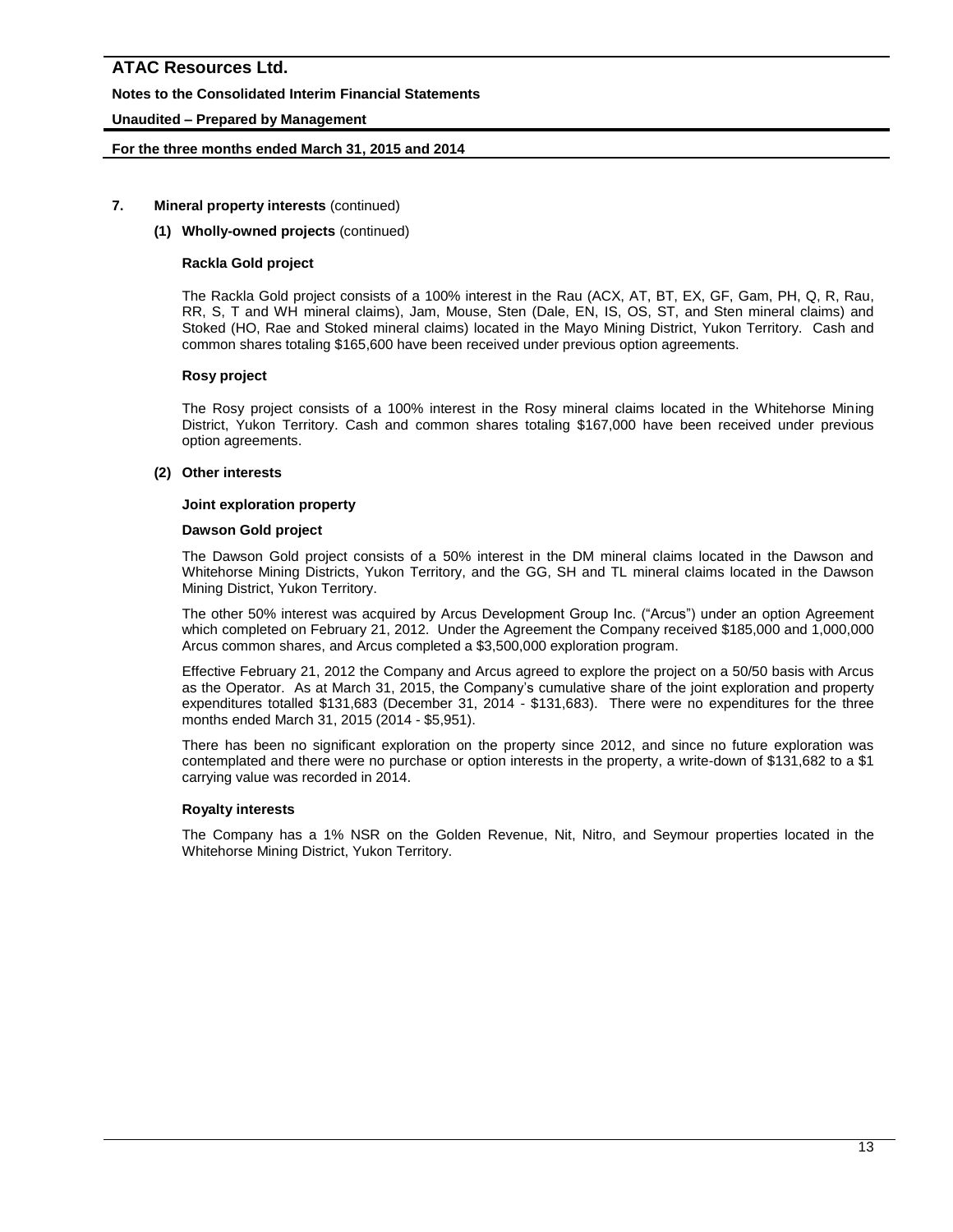# **Notes to the Consolidated Interim Financial Statements**

# **Unaudited – Prepared by Management**

### **For the three months ended March 31, 2015 and 2014**

#### **8. Share capital**

The authorized share capital of the Company consists of unlimited common shares without par value, and unlimited Class "A" preferred shares with a par value of \$1.00 each. All issued shares are fully paid.

There were no transactions for the issue of share capital during the three months ended March 31, 2015.

#### **Transactions for the issue of share capital during the three months ended March 31, 2014:**

**(a)** On March 27, 2014, the Company completed a flow-through private placement consisting of the issue of 3,781,441 common share units at a price of \$1.80 per unit for gross proceeds of \$6,806,594. Each unit consisted of one flow-through common share and one-half of one share purchase warrant, with each whole warrant entitling the holder to purchase one additional non-flow-through common share at a price of \$2.70 per share until March 27, 2015. The warrants expired unexercised.

The flow-through shares were issued at a premium to the trading value of the Company's common shares at the date the flow-through was announced, which is a reflection of the value of the income tax write-offs that the Company has renounced to the flow-through shareholders. The premium was determined to be \$831,917 and was recorded as a reduction of share capital. An equivalent flow-through share premium liability was recorded which is being reversed pro-rata as the required exploration expenditures are completed (see note 14).

The Underwriters were paid commissions and expenses of \$473,996, and legal, accounting and filing fees amounted to \$85,798. The total share issue costs of \$559,794, net of deferred tax benefits of \$145,547 have been shown as a reduction of share capital.

**(b)** The Company issued 490,000 common shares on the exercise of options for proceeds of \$140,500. In addition \$77,360 representing the fair value of the options on initial vesting was re-allocated from contributed surplus to share capital.

#### **Common share rights**

The Company has a "Rights Plan" under which one Right is issued for each issued and outstanding common share of the Company. Each Right entitles the holder to purchase from the Company one common share at a price equal to one-half the market price for each common share of the Company, subject to certain anti-dilutive adjustments. The Rights are exercisable only if the Company receives an unacceptable take-over bid as defined in the Rights Agreement. The original Rights Plan was replaced with a new Rights Plan at the June 2014 annual shareholders' meeting and will remain in effect until the annual shareholders' meeting in 2017. As at March 31, 2015, there were 117,794,577 Rights outstanding (December 31, 2014 – 117,794,577).

#### **Stock options**

The Company has an incentive stock option plan (the "Plan"), under which the maximum number of stock options issued cannot exceed 10% of the Company's currently issued and outstanding common shares. The exercise period for any options granted under the Plan cannot exceed ten years. The exercise price of options granted under the Plan cannot be less than the "discounted market price" of the common shares (defined as the last closing market price of the Company's common shares immediately preceding the issuance of a news release announcing the granting of the options, less a discount of from 15% to 25%), unless otherwise agreed to by the Company and accepted by the TSX-V.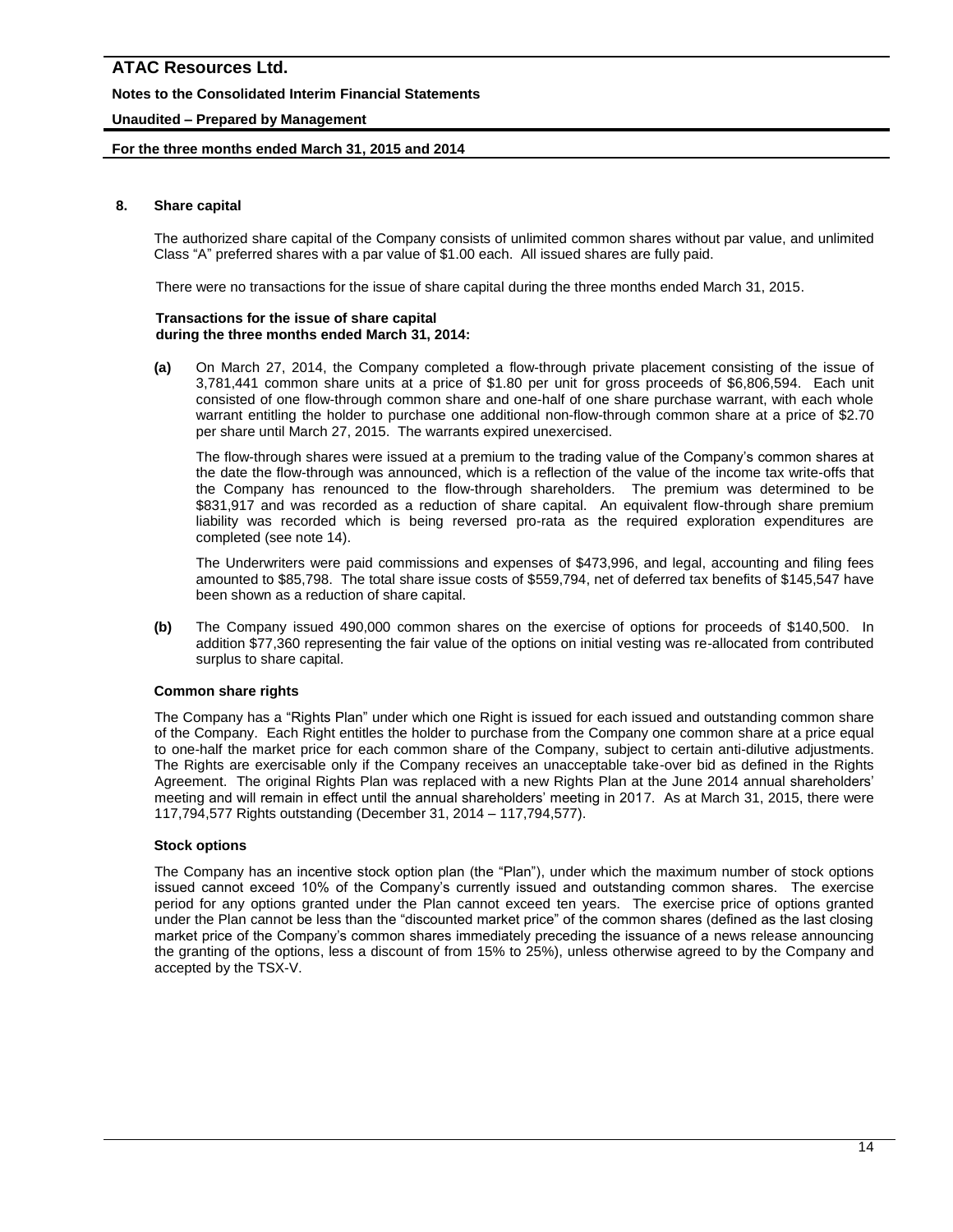### **Notes to the Consolidated Interim Financial Statements**

# **Unaudited – Prepared by Management**

### **For the three months ended March 31, 2015 and 2014**

# **8.** Share capital (continued)

# **Stock options** (continued)

A participant who is not a consultant conducting investor relations activities, who is granted an option under the Plan with exercise prices at or above "Market Price" will have their options vest immediately, unless otherwise determined by the Board of Directors. A participant who is granted an option under the Plan with exercise prices below "Market Price" will become vested with the right to exercise one-sixth of the option upon conclusion of every three months subsequent to the grant date. A participant who is a consultant conducting investor relations activities who is granted options under the Plan will become vested with the right to exercise one-quarter of the options upon conclusion of every three months subsequent to the grant date.

A summary of the status of the Company's stock options as at March 31, 2015 and December 31, 2014 and changes during the period/year then ended is as follows:

|                                               | Three months ended<br>March 31, 2015 |                                          | Year ended<br>December 31, 2014 |                                          |
|-----------------------------------------------|--------------------------------------|------------------------------------------|---------------------------------|------------------------------------------|
|                                               | Options                              | Weighted<br>average<br>exercise<br>price | Options                         | Weighted<br>average<br>exercise<br>price |
|                                               | #                                    | \$                                       | #                               | \$                                       |
| Options outstanding, beginning of period/year | 8,557,000                            | 1.77                                     | 7,758,000                       | 1.95                                     |
| Granted                                       | 1,800,000                            | 0.75                                     | 2,330,000                       | 0.75                                     |
| Exercised                                     |                                      |                                          | (860,000)                       | 0.29                                     |
| Cancelled                                     | (1,030,000)                          | 1.40                                     | (671,000)                       | 2.10                                     |
| Options outstanding, end of period/year       | 9,327,000                            | 1.62                                     | 8,557,000                       | 1.77                                     |

As at March 31, 2015, the Company has stock options outstanding and exercisable as follows:

|     | Options<br>outstanding | Options<br>exercisable | Exercise<br>price | Expiry date       |
|-----|------------------------|------------------------|-------------------|-------------------|
|     | #                      | #                      | \$                |                   |
|     | 100,000                | 100,000                | 1.49              | June 16, 2015     |
|     | 1,185,000              | 1,185,000              | 1.80              | March 11, 2016    |
|     | 100,000                | 100,000                | 2.60              | January 20, 2017  |
|     | 2,057,000              | 2,057,000              | 3.00              | March 23, 2017    |
|     | 20,000                 | 20,000                 | 1.70              | December 14, 2017 |
| (1) | 1,850,000              | 1,850,000              | 1.80              | January 29, 2018  |
| (2) | 2,215,000              | 2,215,000              | 0.75              | February 3, 2019  |
|     | 1,800,000              |                        | 0.75              | January 23, 2020  |
|     | 9,327,000              | 7.527.000              |                   |                   |

(1) 10,000 of these options were subsequently cancelled due to a related party employee leaving employment.

(2) 20,000 of these options were subsequently cancelled due to a related party employee leaving employment.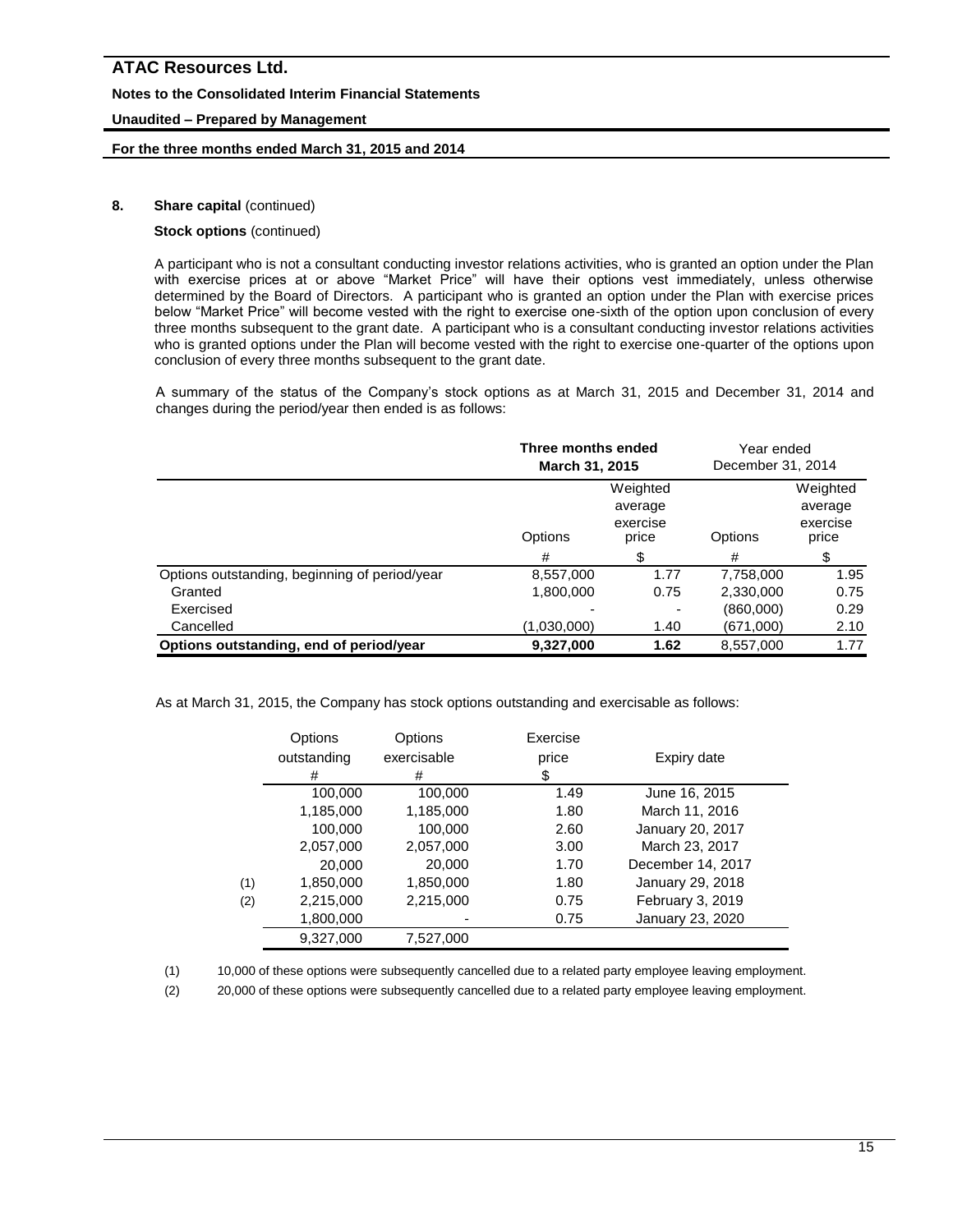### **Notes to the Consolidated Interim Financial Statements**

# **Unaudited – Prepared by Management**

### **For the three months ended March 31, 2015 and 2014**

# **8.** Share capital (continued)

**Stock options** (continued)

The following table summarizes information about the stock options outstanding at March 31, 2015:

| Range of        |           | Weighted average | Weighted average |
|-----------------|-----------|------------------|------------------|
| prices          | Options   | remaining life   | exercise price   |
| \$              | #         | vears            |                  |
| 0.75            | 4,015,000 | 4.28             | 0.75             |
| $1.49 - 1.80$   | 3,155,000 | 2.06             | 1.79             |
| $-3.00$<br>2.60 | 2,157,000 | 1.97             | 2.98             |
|                 | 9,327,000 | 2.99             | 1.62             |

During the three months ended March 31, 2015, 1,800,000 stock options (2014 – 2,330,000) were granted to Officers, Directors, related company employees and consultants. The Company has recorded the fair value of all options granted during the periods using the Black-Scholes option pricing model. Share-based payment costs were calculated using the following weighted average assumptions: expected life of options - five years (2014 - five years), stock price volatility – 87.51% (2014 - 97.69%), no dividend yield (2014 - nil), and a risk-free interest rate yield – 0.79% (2014 - 1.51%). The fair value is particularly impacted by the Company's stock price volatility, determined using data from the previous five years. Using the above assumptions the fair value of options granted during the three months ended March 31, 2015 was \$0.44 per option (2014 - \$0.50), for a total of \$795,965 (2014 - \$1,164,153). The total share-based payment expense for the three months ended March 31, 2015 was \$69,169 (2014 - \$113,626), which is presented as an operating expense, and includes only options that vested during the periods. The 2014 expense was reduced by \$6,346 for options that were cancelled in the same period as they vested.

During the three months ended March 31, 2015, 1,030,000 options exercisable at \$1.40 per option expired unexercised. As a result, the original stock based compensation of \$1,107,701, recorded as contributed surplus, has been re-allocated to deficit.

During the three months ended March 31, 2014, 275,000 former related company employee options were cancelled on them leaving employment. As a result, the original stock based compensation of \$430,046, recorded as contributed surplus, was re-allocated, \$6,346 to reduce the 2014 share based payment expense for options that had vested in the same period, and \$423,700 to deficit.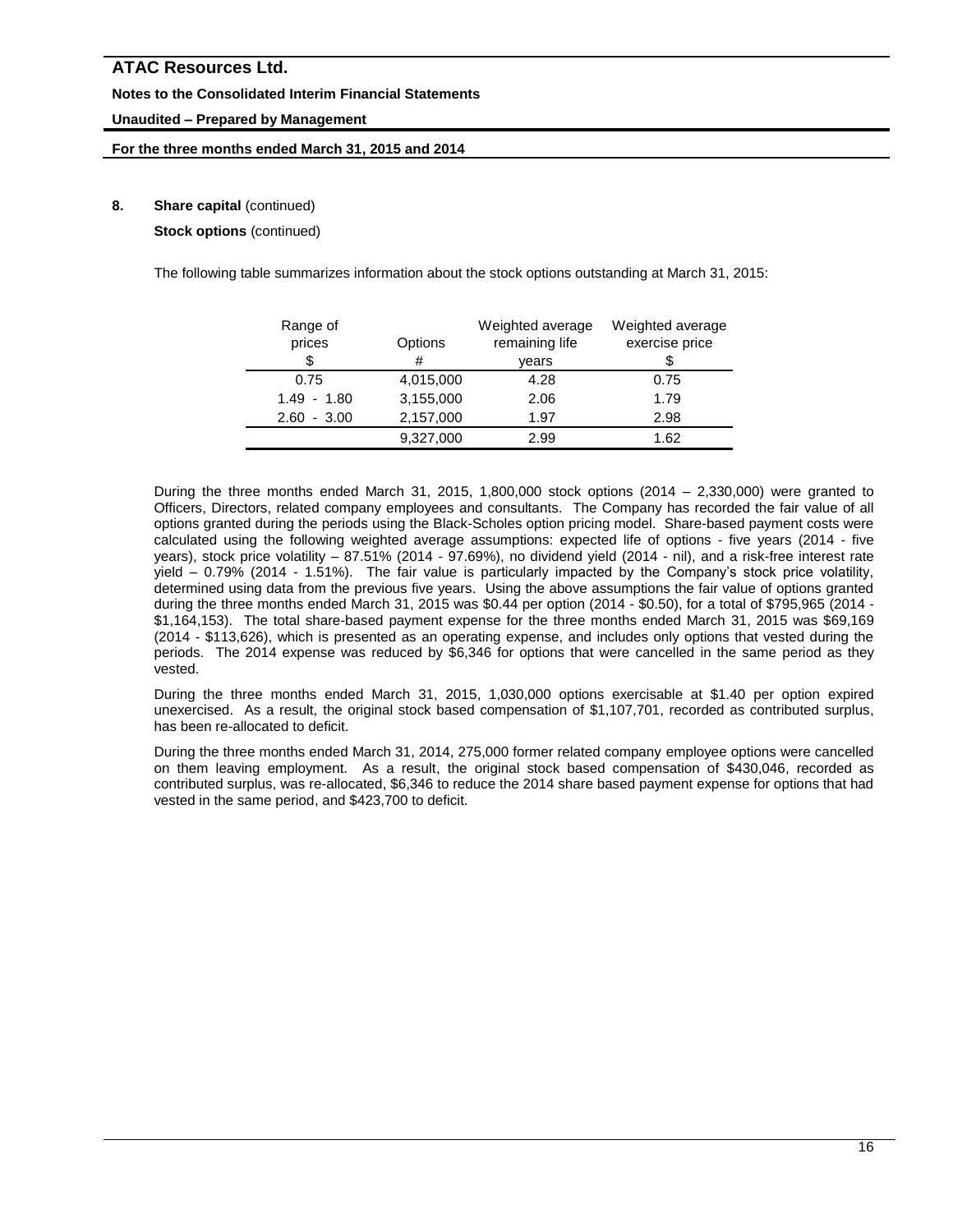# **Notes to the Consolidated Interim Financial Statements**

# **Unaudited – Prepared by Management**

### **For the three months ended March 31, 2015 and 2014**

### **8.** Share capital (continued)

#### **Warrants**

As an incentive to complete private placements the Company may issue units which include common shares and common share purchase warrants. Using the residual value method the Company determines whether a value should be allocated to the warrants attached to the units sold in completed private placements. Finders' warrants may be issued as a private placement share issue cost and are valued using the Black-Scholes option pricing model.

A summary of the status of the Company's warrants as at March 31, 2015 and December 31, 2014 and changes during the period/year then ended is as follows:

|                                                | Three months ended<br>March 31, 2015 |                                       | Year ended<br>December 31, 2014 |                                       |
|------------------------------------------------|--------------------------------------|---------------------------------------|---------------------------------|---------------------------------------|
|                                                | Warrants<br>#                        | Weighted<br>average<br>exercise price | Warrants<br>#                   | Weighted<br>average<br>exercise price |
| Warrants outstanding, beginning of period/year | 1,890,720                            | 2.70                                  | 4,800,000                       | 2.10                                  |
| Issued on private placement                    |                                      | ٠                                     | 1,890,720                       | 2.70                                  |
| Expired                                        | (1,890,720)                          | 2.70                                  | (4,800,000)                     | 2.10                                  |
| Warrants outstanding, end of period/year       |                                      | $\blacksquare$                        | 1,890,720                       | 2.70                                  |

During the period 1,890,720 warrants expired unexercised.

# **Contributed surplus**

Contributed surplus includes the accumulated fair value of stock options recognized as share-based payments and the fair value of finders' warrants issued on private placements. Contributed surplus is increased by the fair value of these items on vesting and is reduced by corresponding amounts when the options or warrants expire, or are exercised or cancelled. Contributed surplus is comprised of the following: Finders'

|                   | Finders <sup>-</sup> |          |               |
|-------------------|----------------------|----------|---------------|
|                   | Options              | Warrants | Total         |
|                   |                      | \$       |               |
| January 1, 2014   | 16,486,011           |          | 16,486,011    |
| Options vesting   | 113,626              |          | 113,626       |
| Options exercised | (77, 360)            |          | (77, 360)     |
| Options cancelled | (430, 046)           |          | (430, 046)    |
| March 31, 2014    | 16,092,231           |          | 16,092,231    |
| January 1, 2015   | 16,033,105           |          | 16,033,105    |
| Options vesting   | 69,169               |          | 69,169        |
| Options cancelled | (1, 107, 701)        |          | (1, 107, 701) |
| March 31, 2015    | 14,994,573           |          | 14,994,573    |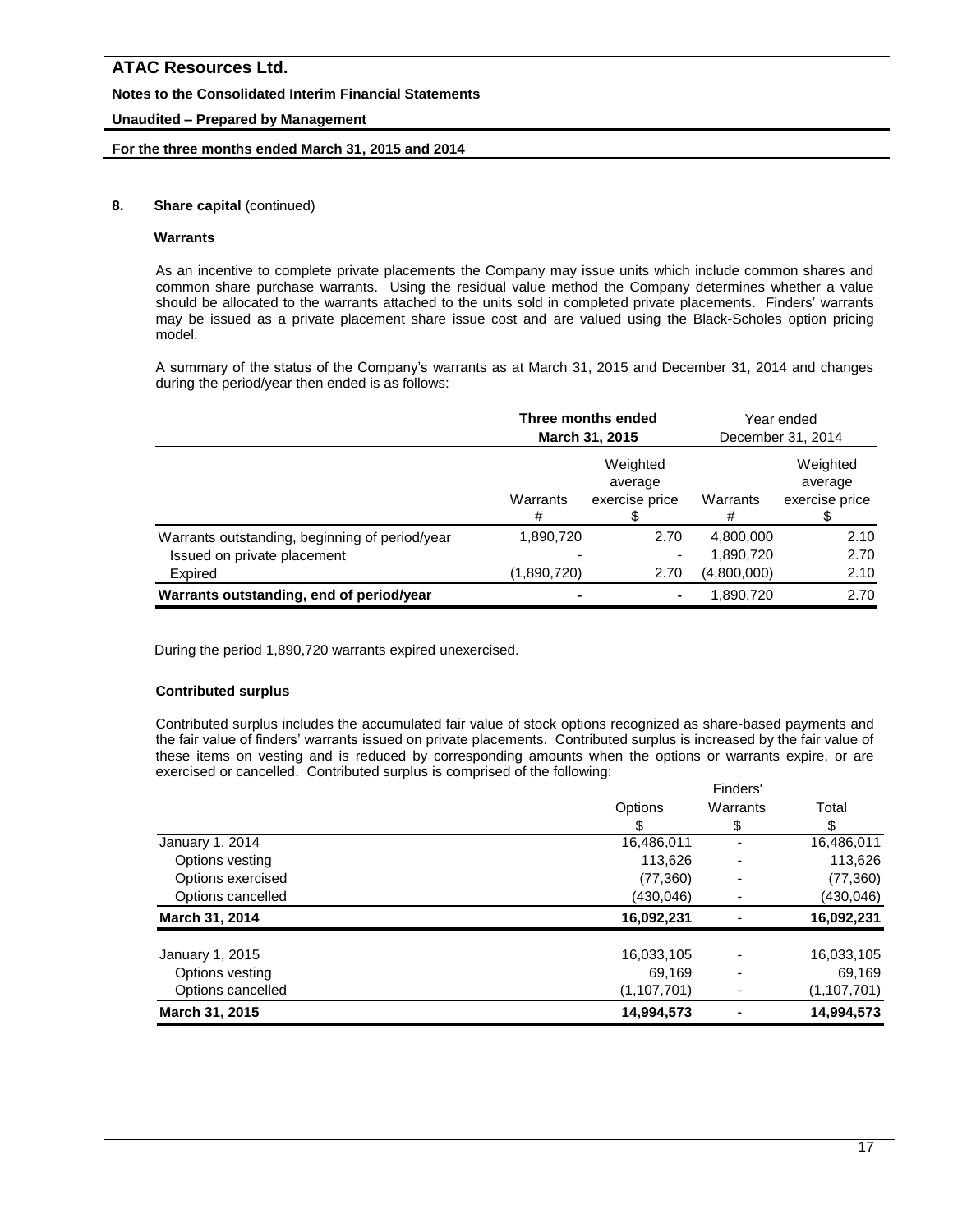### **Notes to the Consolidated Interim Financial Statements**

# **Unaudited – Prepared by Management**

### **For the three months ended March 31, 2015 and 2014**

#### **9. Loss per share**

The calculation of basic loss per share for the three months ended March 31, 2015 was based on the loss attributable to common shareholders of \$206,934 (2014 - \$190,576) and a weighted average number of common shares outstanding of 117,794,577 (2014 – 113,324,803).

The calculation of diluted loss per share for the three months ended March 31, 2015 was based on the loss attributable to common shareholders of \$206,934 (2014 - \$190,576), and a weighted average number of common shares outstanding (with no adjustment for the dilutive effects of outstanding options and warrants), of 117,794,577 (2014 – 113,324,803).

As at March 31, 2015, 9,327,000 options (2014 – 9,323,000 options and 6,690,720 warrants) were excluded from the diluted weighted average number of common shares calculation, as their effect would have been anti-dilutive.

#### **10. Related party payables and transactions**

A number of key management personnel and Directors hold positions in other entities that result in them having control or significant influence over the financial or operating policies of those entities. There were no loans to management personnel or Directors, or entities over which they have control or significant influence during the three months ended March 31, 2015 or 2014.

A number of key management personnel and Directors, or their related entities, transacted with the Company in the reporting period. The terms and conditions of these transactions were no more favorable than those available, or which might reasonably be expected to be available, on similar transactions with non-related entities, on an arm's length basis.

Key management personnel and Directors receive no salaries, non-cash benefits (other than incentive stock options), or other remuneration directly from the Company, other than noted below, and there are no employment contracts with them that cannot be terminated without penalty on thirty days advance notice. Key management personnel and Directors participate in the Company's stock option plan. During the three months ended March 31, 2015, 975,000 stock options (2014 - 1,200,000) were granted to key management personnel and Directors having a fair value on issue of \$431,148 (2014 - \$599,564). The options are exercisable at \$0.75 each until January 23, 2020 and vest over a one year period ending January 23, 2016.

The following are the Company's related parties:

- **(a)** Archer, Cathro & Associates (1981) Limited ("Archer Cathro") is a geological consulting firm that is a related party through its management contracts, which confer significant influence over operations. Charges are for property location, acquisition, exploration, management, and office rent and administration. The charges by Archer Cathro also include the services of Graham Downs, who is the Company's CEO, and Robert Carne, who is the Company's President. Effective March 1, 2015 the services of Robert Carne are billed directly to the Company by his consulting company Carvest Holdings Ltd.
- **(b)** Glenn Yeadon is a Director and the Company's Secretary. He controls Glenn R. Yeadon Personal Law Corporation ("Yeadon Law Corp."), which provides the Company with legal services.
- **(c)** Larry Donaldson is the Company's CFO. He is a partner of Donaldson Grassi, Chartered Accountants, a firm in which he has significant influence. Donaldson Grassi provides the Company with accounting and tax services.
- **(d)** Douglas Goss is a Director and the Company's Chairman of the Board. He controls Douglas O. Goss Professional Corporation ("D. Goss Corporation"), which provides consulting services to the Company.
- **(e)** Ian Talbot is the Company's COO. He provides the Company with management services.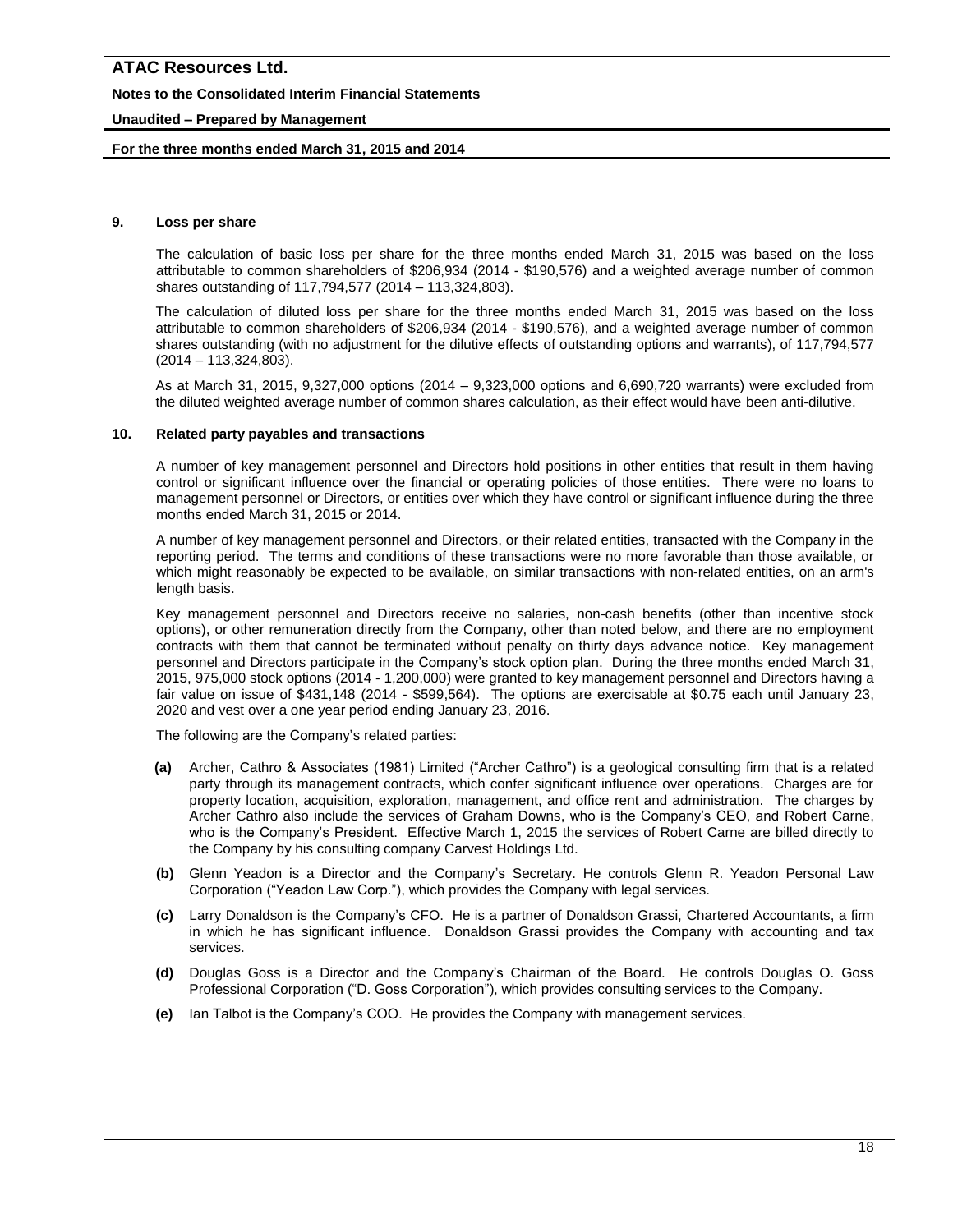# **Notes to the Consolidated Interim Financial Statements**

# **Unaudited – Prepared by Management**

# **For the three months ended March 31, 2015 and 2014**

#### **10. Related party payables and transactions** (continued)

The aggregate value of transactions and outstanding balances with key management personnel and Directors and entities over which they have control or significant influence were as follows:

|                           | <b>Transactions</b><br>3 months ended<br>March 31,<br>2015 | Transactions<br>3 months ended<br>March 31,<br>2014<br>\$ | <b>Balances</b><br>outstanding<br>March 31,<br>2015<br>\$ | <b>Balances</b><br>outstanding<br>December 31,<br>2014<br>\$ |
|---------------------------|------------------------------------------------------------|-----------------------------------------------------------|-----------------------------------------------------------|--------------------------------------------------------------|
| Archer, Cathro            |                                                            |                                                           |                                                           |                                                              |
| - geological services     | 186,328                                                    | 197,701                                                   | 74,301                                                    | 53,790                                                       |
| - rent and administration | 110,925                                                    | 108,866                                                   | 50,279                                                    | 34,520                                                       |
|                           | 297,253                                                    | 306.567                                                   | 124,580                                                   | 88.310                                                       |
| Carvest Holdings Ltd. (1) | 11,455                                                     |                                                           | 12,028                                                    |                                                              |
| Yeadon Law Corp.          | 10.834                                                     | 47,939                                                    | 11.260                                                    | 4,986                                                        |
| Donaldson Grassi          | 11.500                                                     | 10.500                                                    | 9.500                                                     | 10.500                                                       |
| D. Goss Corporation       | 10.500                                                     | 10.500                                                    |                                                           |                                                              |
| lan Talbot                | 9,844                                                      | 10,062                                                    |                                                           | 3,216                                                        |
|                           | 351,386                                                    | 385,568                                                   | 157,368                                                   | 107.012                                                      |

(1) Effective from March 1, 2015

All related party balances are unsecured and are due within thirty days without interest.

#### **11. Income taxes**

Income tax (expense) recovery for the three months ended March 31, 2015 and 2014 varies from the amount that would be computed from applying the combined federal and provincial income tax rate to loss before income taxes as follows:

|                                                                  | March 31,  | March 31,  |
|------------------------------------------------------------------|------------|------------|
|                                                                  | 2015       | 2014       |
|                                                                  |            | \$         |
| Loss before income taxes                                         | (223, 936) | (168, 275) |
| Statutory Canadian corporate tax rate                            | 26.0%      | 26.0%      |
| Anticipated income tax recovery                                  | 58.224     | 43.752     |
| Change in tax resulting from:                                    |            |            |
| Unrecognized items for tax purposes                              | (15,704)   | (23, 210)  |
| Reversal of tax benefits on losses expired or expected to expire |            | (42, 843)  |
| Tax benefits renounced on flow-through expenditures              | (25, 518)  |            |
| Net deferred income tax recovery (expense)                       | 17.002     | (22, 301)  |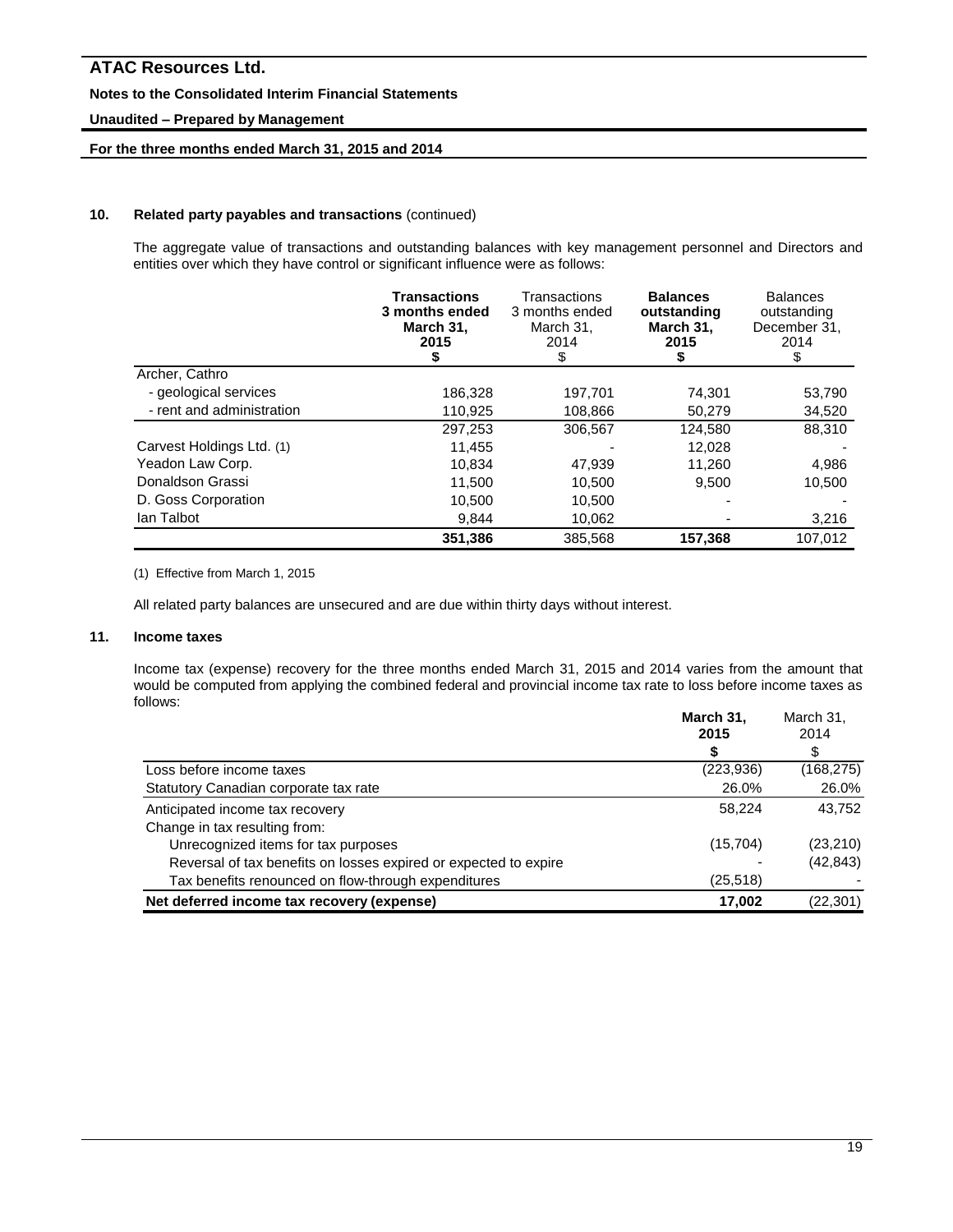### **Notes to the Consolidated Interim Financial Statements**

# **Unaudited – Prepared by Management**

### **For the three months ended March 31, 2015 and 2014**

### **11. Income taxes** (continued)

The significant components of the Company's deferred income tax liability are as follows:

|                                            | March 31,      |                |
|--------------------------------------------|----------------|----------------|
|                                            | 2015           | 2014           |
|                                            |                | \$             |
| Unrealized losses on marketable securities | 51,883         | 54.162         |
| Mineral property interests                 | (14,804,252)   | (14, 762, 894) |
| Unclaimed investment tax credits           | 872.395        | 872,395        |
| Non-capital loss carry forwards            | 2,175,588      | 2,097,689      |
| Capital loss carry forwards                | 42.697         | 42.697         |
| Share issue costs                          | 273,478        | 313,386        |
| Net deferred income tax liability          | (11, 388, 211) | (11,382,565)   |

As at March 31, 2015 the Company has non-capital loss carry forwards of approximately \$8,433,000 of which \$65,000 will expire in 2015, \$7,000 in 2028, \$471,000 in 2029, \$1,175,000 in 2030, and \$6,715,000 thereafter. The loss of \$65,000 expiring in 2015 is unlikely to be used and it is not included as an income tax benefit.

As at March 31, 2015 the Company has unused capital losses of \$328,437, which have no expiry date and can only be used to reduce future income from capital gains.

As at March 31, 2015 the Company has unclaimed resource and other deductions in the amount of \$33,049,000 (December 31, 2014 - \$32,803,330), which may be deducted against future taxable income.

As at March 31, 2015 there are share issue costs totaling \$1,051,839 (December 31, 2014 - \$1,205,331), which have not been claimed for income tax purposes.

As at March 31, 2015 the Company has unused investment tax credits totaling \$1,178,912, (December 31, 2014 - \$1,178,912), which have not been claimed for income tax purposes. \$957,999 of the tax credits expire in 2032 and \$220,913 in 2033.

Income tax attributes are subject to review, and potential adjustments, by tax authorities.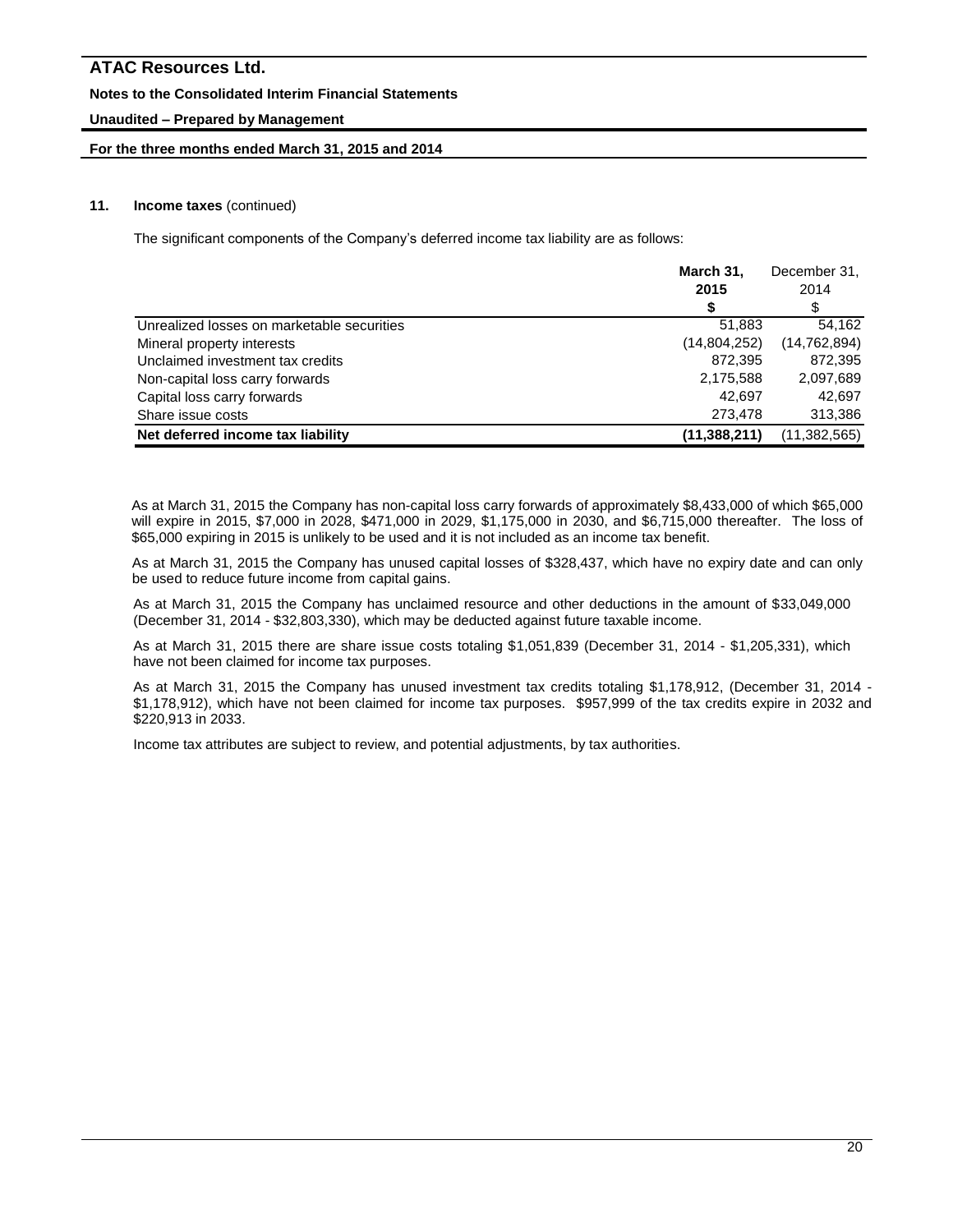### **Notes to the Consolidated Interim Financial Statements**

### **Unaudited – Prepared by Management**

#### **For the three months ended March 31, 2015 and 2014**

### **12. Supplemental cash flow information**

Changes in non-cash operating working capital during the three months ended March 31, 2015 and 2014 were comprised of the following:

|                                          | March 31,<br>2015 | March 31,<br>2014 |  |
|------------------------------------------|-------------------|-------------------|--|
|                                          |                   | \$                |  |
| Receivables and prepayments              | (4,998)           | (2,808)           |  |
| Accounts payable and accrued liabilities | (49,019)          | (92, 467)         |  |
| Accounts payable to related parties      | 20.856            | 9.038             |  |
| Net change                               | (33, 161)         | (86, 237)         |  |

The Company incurred non-cash investing activities during the three months ended March 31, 2015 and 2014 as follows:

|                                                                       | March 31,<br>2015<br>\$  | March 31,<br>2014<br>\$ |
|-----------------------------------------------------------------------|--------------------------|-------------------------|
| Marketable securities acquired on optioned mineral property interests | $\overline{\phantom{0}}$ | (3,375)                 |
| Mineral property option proceeds received by marketable securities    | $\overline{\phantom{0}}$ | 3.375                   |
| Deferred exploration expenditures included in accounts payable        |                          |                         |
| and related party payables                                            | 83.291<br>83.291         | 301,658<br>301.658      |

During the three months ended March 31, 2015 and 2014 no amounts were paid for interest or income tax expenses.

#### **13. Financial risk management**

#### **Capital management**

The Company is a junior exploration company and considers items included in shareholders' equity as capital. The Company has no debt and does not expect to enter into debt financing. The Company manages its capital structure and makes adjustments to it in light of changes in economic conditions and the risk characteristics of underlying assets. In order to maintain or adjust its capital structure, the Company may issue new shares, purchase shares for cancellation pursuant to normal course issuer bids or make special distributions to shareholders. The Company is not subject to any externally imposed capital requirements and does not presently utilize any quantitative measures to monitor its capital. The Company's capital structure as at March 31, 2015 is comprised of shareholders' equity of \$98,175,777 (December 31, 2014 - \$98,313,542).

The Company currently has no source of revenues. In order to fund future projects and pay for administrative costs, the Company will spend its existing working capital and raise additional funds as needed. The Company's ability to continue as a going concern on a long term basis and realize its assets and discharge its liabilities in the normal course of business rather than through a process of forced liquidation is primarily dependent upon its ability to sell or option its mineral properties and its ability to borrow or raise additional financing from equity markets.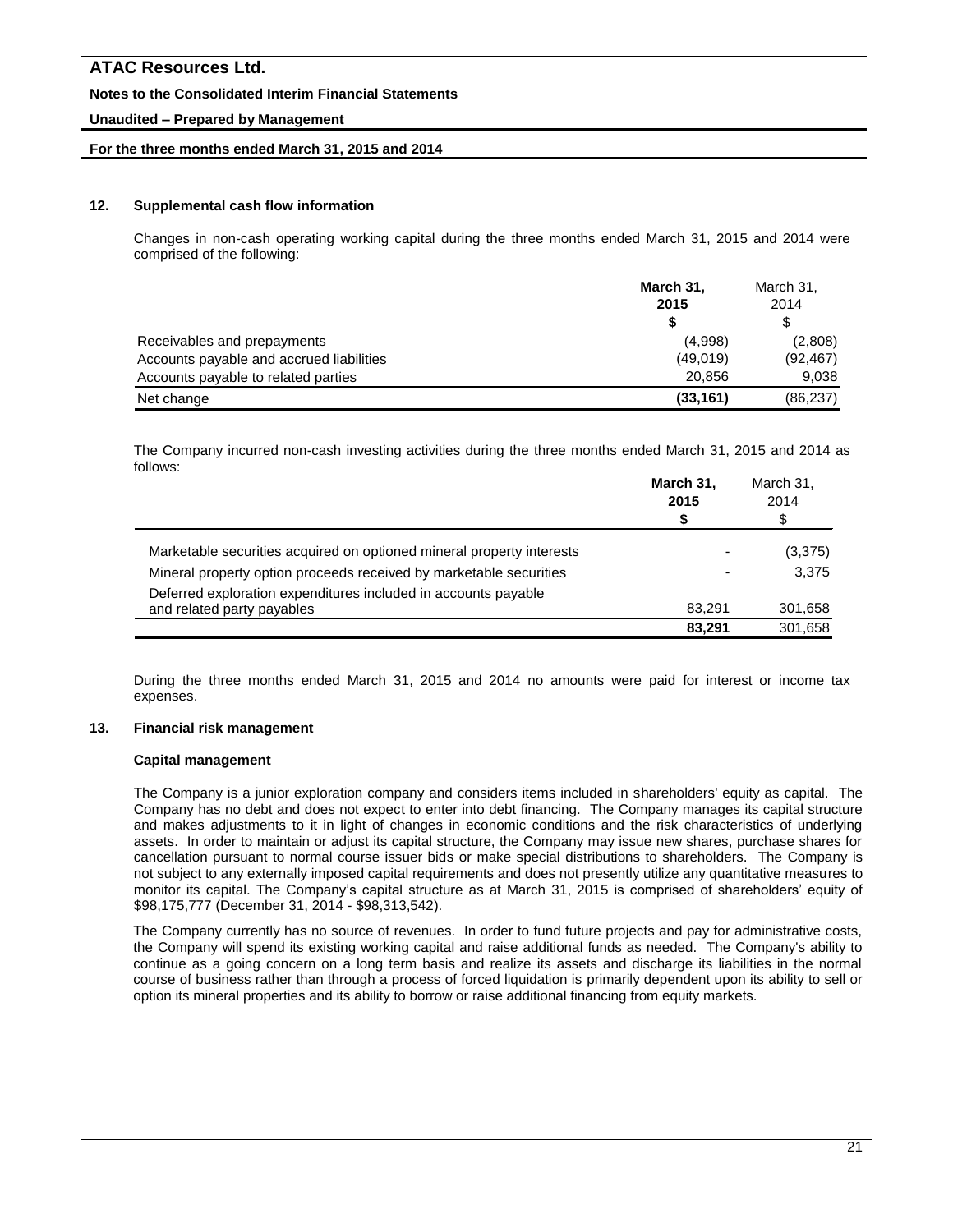#### **Notes to the Consolidated Interim Financial Statements**

### **Unaudited – Prepared by Management**

#### **For the three months ended March 31, 2015 and 2014**

#### **13. Financial risk management** (continued)

#### **Financial instruments - fair value**

The Company's financial instruments consist of cash and cash equivalents, other receivables, marketable securities, accounts payable and accrued liabilities, and accounts payable to related parties.

The carrying value of accounts payable and accrued liabilities and accounts payable to related parties approximated their fair value because of the short-term nature of these instruments.

Financial instruments measured at fair value on the statement of financial position are summarized into the following fair value hierarchy levels:

- Level 1: quoted prices (unadjusted) in active markets for identical assets or liabilities.
- Level 2: inputs other than quoted prices included within Level 1 that are observable for the asset or liability, either directly (i.e. as prices) or indirectly (i.e. derived from prices).
- Level 3: inputs for the asset or liability that are not based on observable market data (unobservable inputs).

| Level 1    | Level 2 | Level 3 | Total      |
|------------|---------|---------|------------|
| \$         |         |         |            |
|            |         |         |            |
| 19,829,893 |         |         | 19,829,893 |
| 102,732    |         |         | 102,733    |
| 19,932,625 |         |         | 19,932,626 |
|            |         |         |            |
| 20,424,734 |         |         | 20,424,734 |
| 85,199     |         |         | 85,200     |
| 20,509,933 |         |         | 20,509,934 |
|            |         |         |            |

#### **Financial instruments - risk**

The Company's financial instruments are exposed to certain financial risks, including credit risk, interest rate risk, market risk, and liquidity risk.

#### **(a) Credit risk**

The Company is exposed to credit risk by holding cash and cash equivalents. This risk is minimized by holding the funds in Canadian banks and credit unions or with Canadian governments. The Company has minimal accounts receivable exposure, and its various refundable credits are due from Canadian governments.

#### **(b) Interest rate risk**

The Company is exposed to interest rate risk because of fluctuating interest rates. Fluctuations in market rates do not have a significant impact on the Company's operations due to the short term to maturity and no penalty cashable feature of its cash equivalents. For the three months March 31, 2015 every 1% fluctuation in interest rates up or down would have impacted loss for the period, up or down, by approximately \$45,000 (2014 - \$54,000) before income taxes.